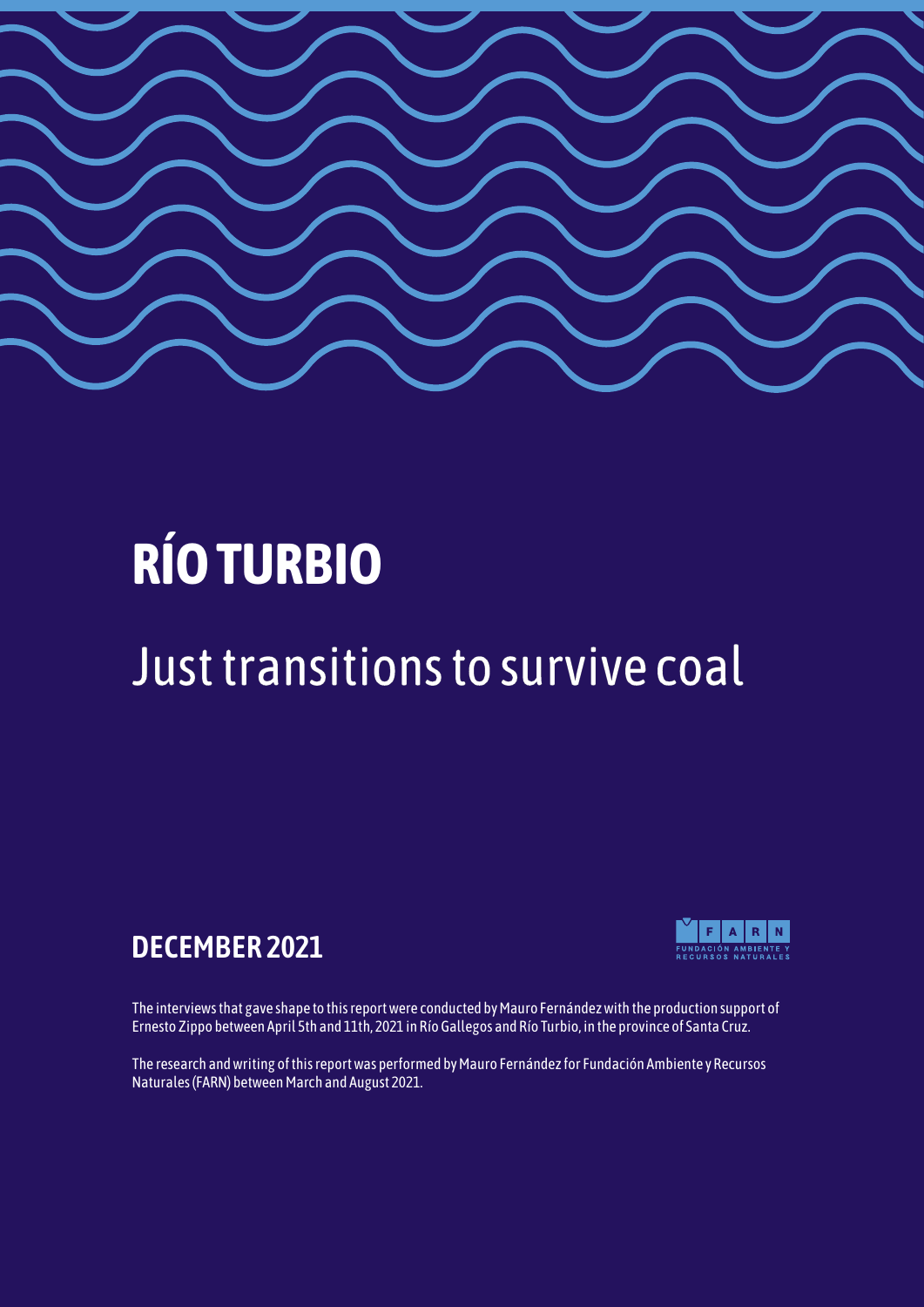### **INDEX**

| <b>EXECUTIVE SUMMARY</b>     | 03 |
|------------------------------|----|
| <b>1. INTRODUCTION</b>       | 05 |
| 2. ¿WHICH TRANSITIONS?       | 07 |
| 3. HISTORIES IN TRANSITION   | 08 |
| <b>3.1. THE OTHER RIVER</b>  | 08 |
| <b>WANCITO</b>               | 09 |
| <b>THE BLACK ANGEL</b>       | 10 |
| <b>3.2. THE COAL CAPITAL</b> | 12 |
| <b>SURVIVORS</b>             | 14 |
| <b>HOPS OR MINING</b>        | 17 |
| <b>THE TURBIO FEMALES</b>    | 18 |
| <b>FROM MIERES WITH LOVE</b> | 21 |
| <b>4. CONCLUSIONS</b>        | 23 |
| 5. BIBLIOGRAPHY              | 25 |

# **FARN Document**

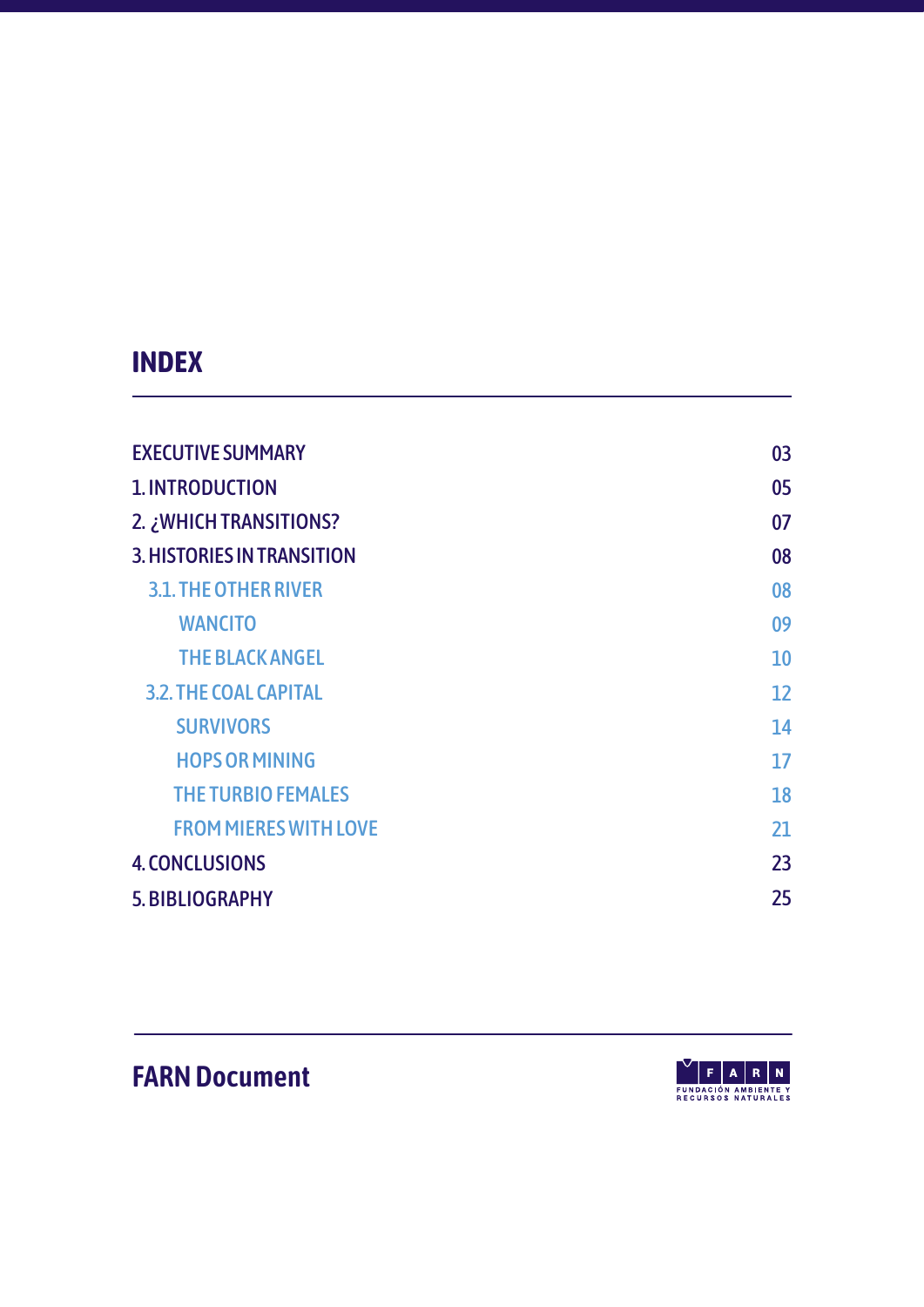### **EXECUTIVE SUMMARY**

The unprecedented and irreversible climate crisis humanity is going through demands a drastic change of paradigm in its model of production, distribution and consumption. The extraction and burning of fossil fuels, especially coal, are the main cause of the increase in greenhouse gas emissions, which produce global warming. The replacement of these fuels with clean and renewable energy sources is imminent, while the impact of this technological change on those working in the fossil fuel industry is uncertain.

In this report, the Fundación Ambiente y Recursos Naturales (FARN) aims to make an environmentalist approach to understand the imaginary of the workers of Yacimientos Carboníferos Río Turbio (YCRT) - the mine located in the town of the same name, in the Argentine province of Santa Cruz - on the concept and experiences of just transition. This is an idea that was born with the American oil workers in the 1970s and has been consolidated over the decades, to become today a global social demand in the face of the urgent ecological transitions that the climate crisis calls for.

Against this background, this paper explores the history, the present and the alternatives to fossil development imagined -or not- by the residents of the mining village of Río Turbio. Above all, it investigates and seeks to transmit experiences from the heart of Argentine coal by means of interviews with the inhabitants. Although the burning of this mineral is marginal in the country -it generates less than 1 percent of the national electricity-, the case of Río Turbio is emblematic due to its productive hegemony and the strong social bond of the community with the coal activity.

This report does not seek definitive answers. It explores histories and raises new questions. It therefore offers a brief contextualization of the context that drives these transitions, while at the same time providing a brief description of the concept of "just transition", which has already been explored in other studies -some of which are detailed in the bibliography-.

In the exercise of systematizing some common elements about the transitions that the people of Río Turbio are going through, the following stand out:

**1.** The strong territorial roots of the figure of the miner. This identity cannot be disputed, but rather resignified through the recognition of its history.

**2.** The lower resilience of populations with productive hegemonies. "Coal or death" is a repeated slogan that, in addition to planting battle, resists with desperation. For this reason, productive diversification will be key.

**3.** Feminisms are beginning to shake historically male and patriarchal structures, such as the fossil industry. At the same time, they provide a platform to resignify the concept of "transitioning", moving away from the idea of threat and towards a path of deconstruction and learning.

**4.** Small-scale alternative production, such as craft beer, is finding its way. It does not dispute hegemony, but builds new options outside the established ones.

**5.** Workers are aware that they are not mainly responsible for the climate crisis. They demand action from the Global North and therefore postpone their transition as long as possible. Without a State that accompanies these transitions in a comprehensive and far-sighted manner, resistance will be inevitable.

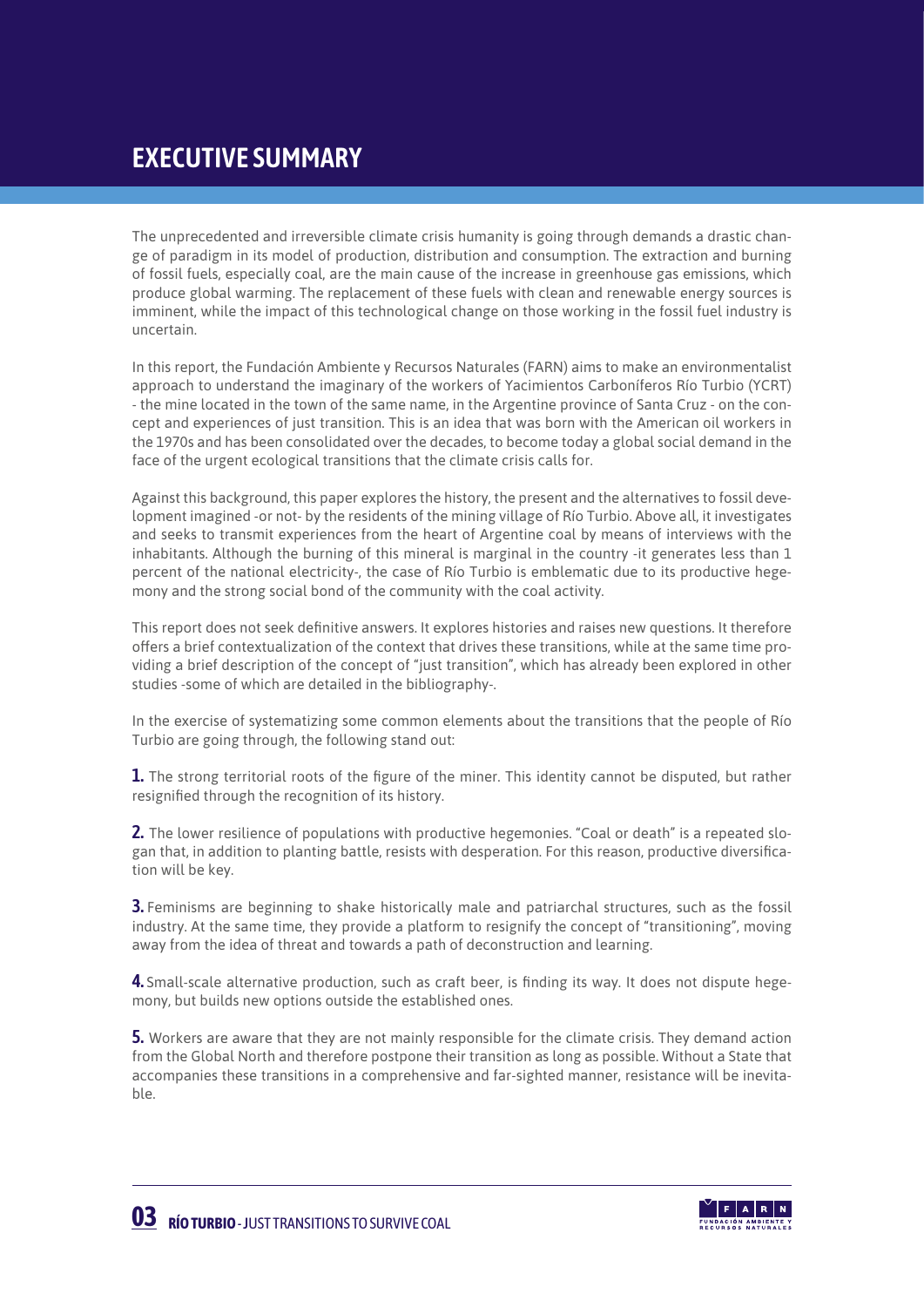On the other hand, while this report does not explore programmatic solutions, it does identify possible and necessary ways to address human-scale models of transitions. At least one main one: there is not an ideal just transition model, there are multiple. The inhabitants of the basin may not be familiar with this concept, but they are aware of their urgent needs: the lack of housing, the inflation that beats salaries, the silent emptying of the company (YCRT) and the young people who still cannot get a job.

Adding a new layer of complexity to the existing social urgencies, through the search for productive transitions, inevitably implies a reaction of resistance. Only a State policy that offers alternatives to guarantee social rights in the adverse context faced by its inhabitants will be able to demonstrate that they will not be left to their own devices. Likewise, only State action will affirm that transitions are not only about energy and that they must be carried out taking into account their social, economic and cultural aspects. To this end, the voice of the peoples and workers of this industry must be permanent in the transition towards the inevitable decline of fossil fuels in Argentina and the world.

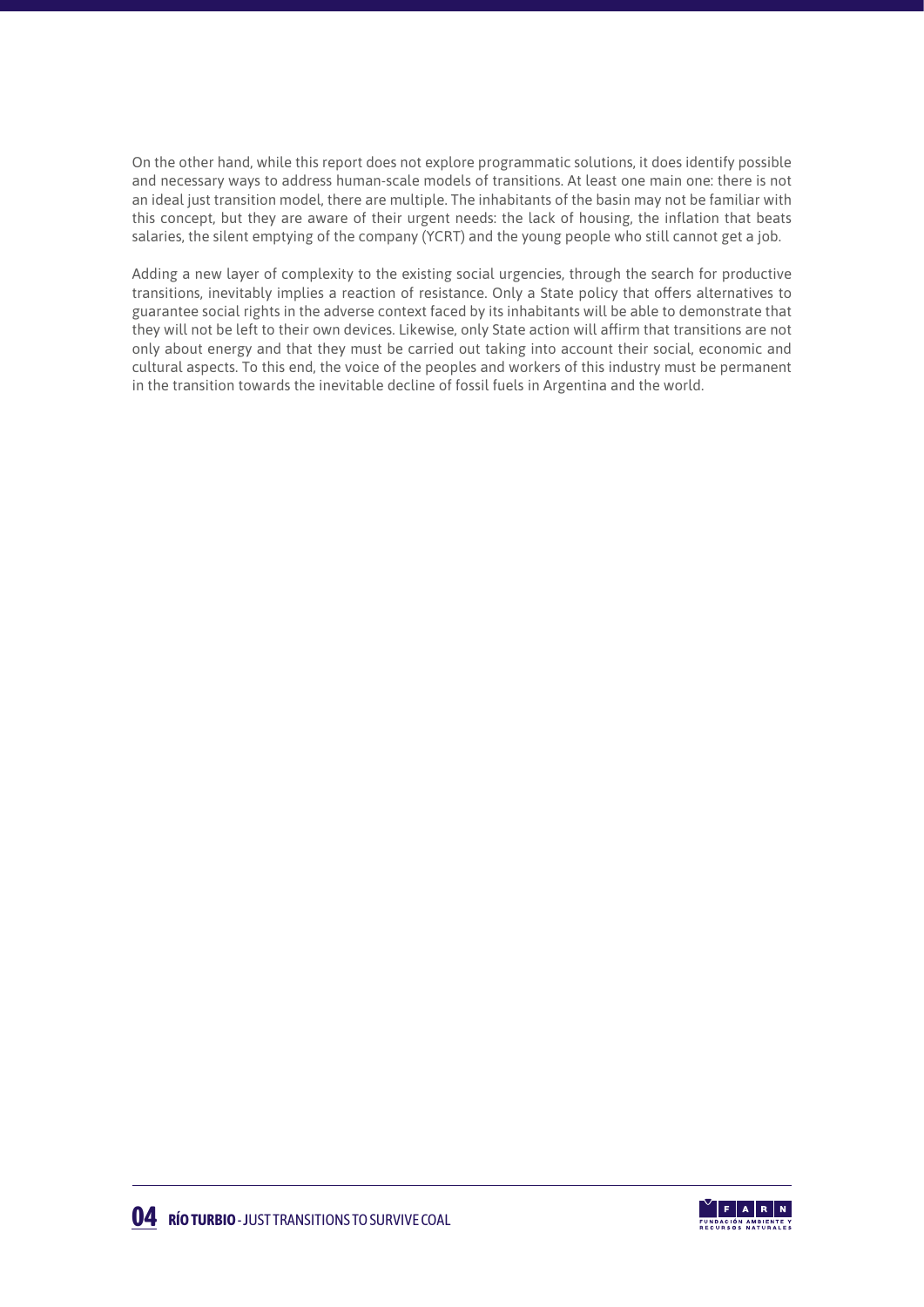# 1. INTRODUCTION

After decades of scientific warnings, diplomatic negotiations, popular demonstrations and territorial resistance, the energy transition is starting to become a reality.

The Paris Agreement, signed in 2015, set the 2.0 °C temperature increase -relative to the pre-industrial era- as an insurmountable ceiling, and called to do everything possible to stop the increase at 1.5 °C. The severity of the consequences in either scenario is extremely intensified. The scientific recommendations for not exceeding 1.5°C are clear: global greenhouse gas emissions must be halved this decade and reach zero by 2050. The scale of the transition is massive, and the timing is urgent.

In this context, which is also marked by a global economic and health crisis, various governments have begun to take measures to reduce their energy emissions - 71% of the global total is accounted for by this sector - including, first and foremost, the burning of coal. According to the Intergovernmental Panel on Climate Change (IPCC), the use of coal must be reduced by 78% in this decade alone, and by 2050 it must be completely eliminated.

This evidence, together with the growing demonstrations and social demands in this regard, began to paralyze the construction of new coal plants. At the same time, obsolete coal-fired power plants (plants that produce electricity using coal as fuel) are closing down in anticipation, and mining operations are also beginning to cease. In Spain, Germany and the United Kingdom, countries that have been emblematic of coal mining since the Industrial Revolution, closures are being ordered to reflect these transitions.

Without adequate planning, inclusion and sensitivity, these measures will end up placing the economic and social cost of this reconversion on the backs of the workers of the industry that boosted the development of Western elites. It is not by chance that these same countries, together with other countries of the Global North that enjoy high gross domestic product (GDP), are historically responsible for more than 90 percent of the climate crisis we are going through as humanity (Hickel, 2020).

Where will the cost of these as urgent as essential transitions fall, as a result of the unsustainable and polluting development of the powers of the last centuries, is the question that led the trade union movements, in the first instance, to promote the concept of "just transition". This is an idea that seeks to prevent workers from paying with their jobs and, in turn, with their family economies, thus bearing the consequences of a model designed and sustained for the benefit of the elites and to the detriment of the common good.

The concept of just transition is here to stay, formalized in the framework of the United Nations in the preamble of the Paris Agreement and from the guidelines published by the International Labor Organization (ILO) -both documents approved in 2015-. However, its meaning continues to be a territory of dispute.

This dispute of meaning ranges from the definitions conceived by consolidated groups that are part of international negotiations to the empty meanings of some governments, as well as the experiences and situations of the inhabitants of the territories who are experiencing first-hand the complexities involved. In particular, the countries of the Global South, which bear greater historical responsibility, greater ecological and social consequences, and the same urgency to transform their productive matrixes.

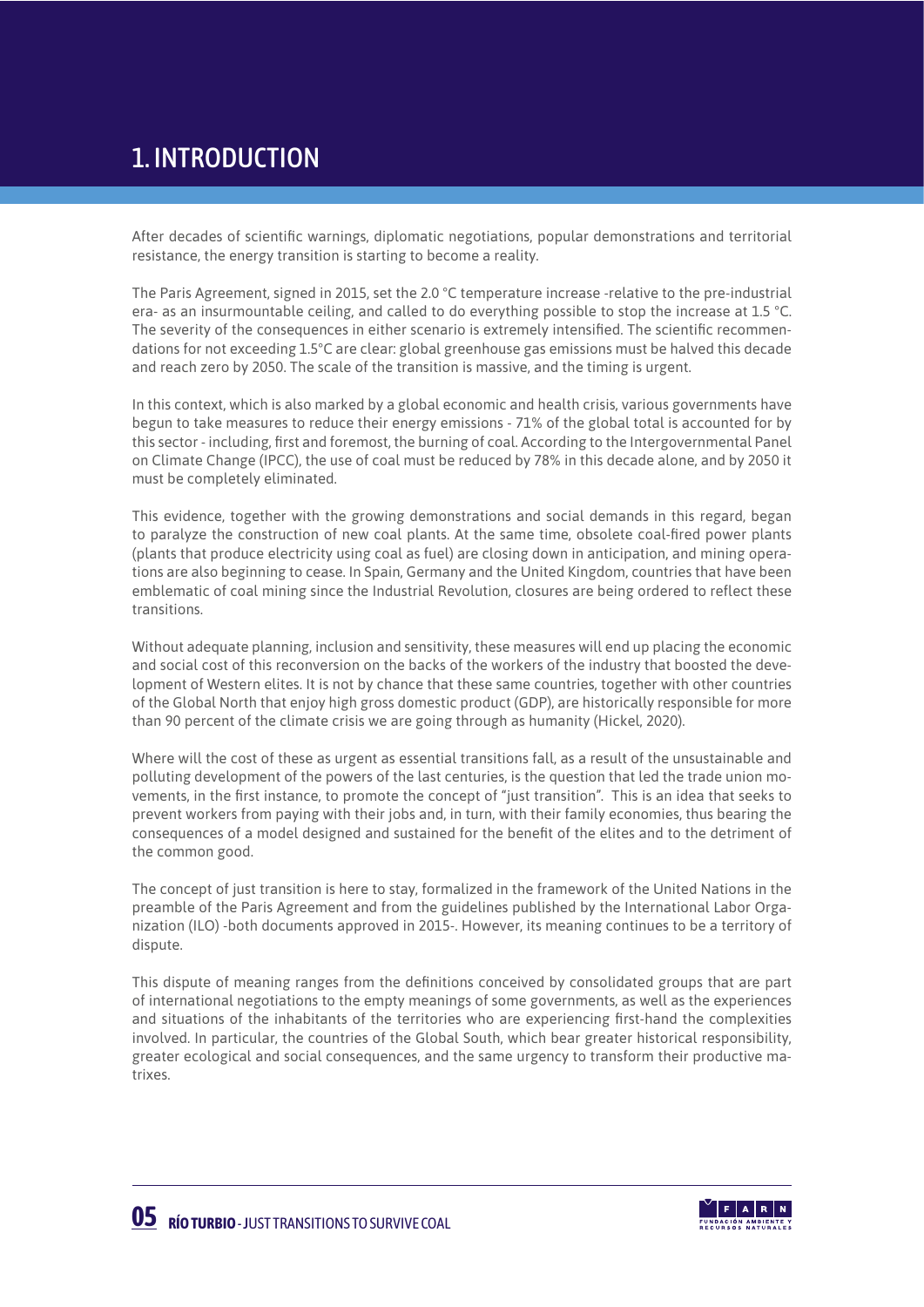Thus, from the remote south of the south, in the Argentine town of Río Turbio, one of the southernmost in the world, where the state-owned company Yacimientos Carboníferos Río Turbio is located, the enormous complexities involved in building a post-fossil era for the mining villages of an upper middle-income country, dependent on commodity exports, and which still has profound debts in terms of guaranteeing basic social rights, are evident. It is a case study of the towns that have forged not only their economy, but also their identity, from the mining pit. Towns that today find themselves at the crossroads of a profound re-signification or an increasingly solitary resistance.

The role of coal in Argentina is marginal: it represents less than 1 percent of electricity<sup>1</sup> generation. And it does so from the San Nicolás Thermal Power Plant, which burns coal imported from South Africa, since the coal from Río Turbio is too expensive and of poorer quality. The challenge of putting an end to coal in Argentina is not technical - its power generation capacity is easily replaceable if renewables are used - but social.

The sixteen thousand inhabitants of Río Turbio have fought, since the Coal Congress of 2001 until now, for a thermoelectric power plant at the mine mouth to make their work profitable, increase the labor supply and achieve a logical extension of their productive activity. However, it seems somewhat contradictory to connect the Río Turbio Thermoelectric Power Plant (CTRT), a new 240 MWe (megawatt electric) plant to the electricity grid in the midst of a climate crisis in a country with 85% of its energy matrix of fossil origin<sup>2</sup> and which has committed itself both to be carbon neutral by 2050 and to reduce its emissions by 7% in this decade compared to those of 2010.

Río Turbio is the most fitting example of the towns that were built on the basis of a productive hegemony. From the epic of the discovery of the mineral, the foundation of the mining village in the forties, the international solidarity with the Chilean workers at the height of the Pinochet dictatorship, the resistance to the privatizations of the neoliberal era, the tragedy of corruption and abandonment, to the promise of a collective dream. In this land, the most inopportune thermoelectric power plant is born and confirms that everything revolves around the black mineral.

With this history on its back, Rio Turbio today demands to leave behind the repetition of the "just transition" slogan and its theoretical meanings, to explore the conception of this feasible justice for the daughters and sons of a consolidated identity.

Far from finding answers, this report explores horizons and transitions in the present tense. Possible futures, alternative and parallel paths that are also part of the transformation - not only energetic - that the planet demands.

For this purpose, between April 5 and 11, 2021, thirteen interviews were conducted in Río Gallegos and Río Turbio, in the province of Santa Cruz, with the aim of getting to know the views of the actors on the past, present and future challenges of a town dedicated to mining activity. The interviews were conducted by Mauro Fernández, author of this report, with the production support of Ernesto Zippo.

1. Tunbridge, P (2020). **https://ember-climate.org/wp-content/uploads/2021/03/Global-Electricity-Review-2021-Argentina-Translated.pdf**  2. BP Statistical Review of World Energy (2021). **[https://www.bp.com/content/dam/bp/business-sites/en/global/corporate/pdfs/energy-eco](https://www.bp.com/content/dam/bp/business-sites/en/global/corporate/pdfs/energy-economics/statistical-review/bp-stats-review-2021-full-report.pdf)[nomics/statistical-review/bp-stats-review-2021-full-report.pdf](https://www.bp.com/content/dam/bp/business-sites/en/global/corporate/pdfs/energy-economics/statistical-review/bp-stats-review-2021-full-report.pdf)**

**06 RÍO TURBIO** - JUST TRANSITIONS TO SURVIVE COAL

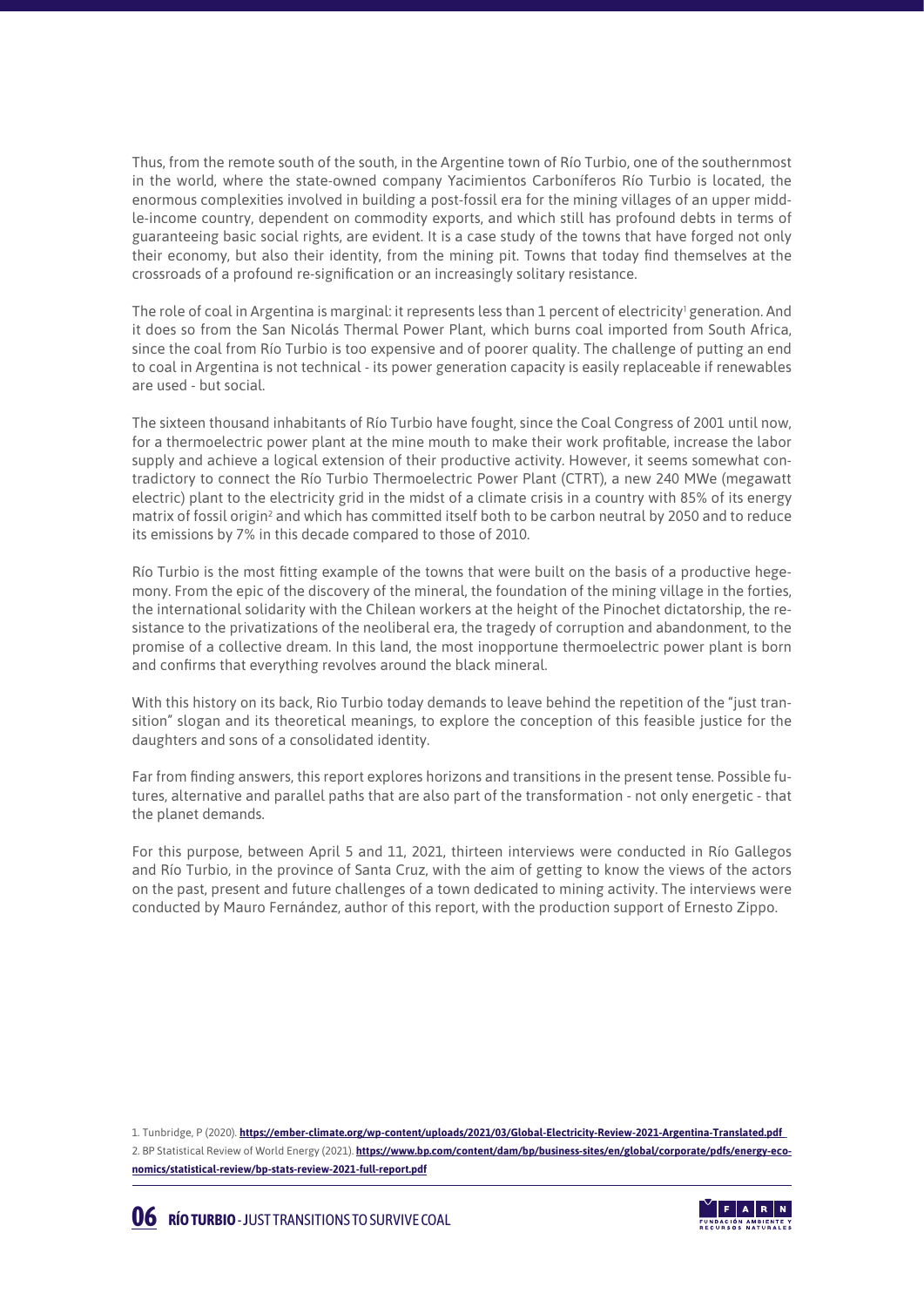# 2. ¿WHICH TRANSITIONS?

Before delving into the local people's histories, it is necessary to understand what we intend to talk about. The concept of just transition was conceived in the U.S. trade unions in the 1970s, closely linked to energy transitions due to environmental issues and in regard to the aim that the cost of production shutdowns should not be shouldered by the workers.

These agendas began to intersect with environmental, social and productive ones, gaining greater relevance (always in the United States) with the advent of the 1990s. It was not until the new millennium that the concept landed, thanks to the International Trade Union Confederation (ITUC, which has brought together the world's main trade union centers since its birth in 2006), in inter-national forums such as the United Nations climate summits and ILO meetings.

This perspective on transitions came to the global level leveraged by the working class sectors of the Western North<sup>3</sup>. It was logical: industrialization had taken hold there, where most responsibility for greenhouse gas emissions lay. It was there where the necessary efforts to mitigate these emissions should be made first and most drastically.

While it is reasonable for the workers of the industrial North to have been the driving force behind these battles that are now being waged in the South, their realities were far apart from those of the productive sectors of the peripheral countries. While the workers of the Global North got ahead of their political leaders, Latin America received and began to problematize the concept only with the onset of the new millennium, thanks to the Trade Union Confederation of the Americas (TUCA), the regional arm of the ITUC<sup>4</sup>.

Argentina incorporated the just transition narrative with the government headed by Alberto Fernández, who took office on December 10, 2019. Although it did not drive notable initiatives in this regard, it incorporated the slogan into the presidential discursive line. However, despite some commendable sectorial efforts, neither the unions, nor the Ministry of Labor, nor the majority forces within the government coalition are working from the precept that the fossil hegemony, and with it its working men and women, is coming to an abrupt end. In fact, the opposite is true.

Failure to carry out the diagnosis in time to achieve a just transition can be counterproductive, especially for those who are on the front line: the workers. To avoid the impact on the most vulnerable; to build productive, educational and cultural alternatives and to understand each region as unique are just some of the challenges that the country faces if it wants to meet its climate objectives while guaranteeing social rights. For this reason, it is necessary to overcome the enunciation and promote the participation of the sectors involved, both from the bottom up and from the top down.

3. Núñez, J. (2020). Transición Justa, debates latinoamericanos para el futuro energético. Observatorio Petrolero Sur (OPSur). **[https://opsur.](https://opsur.org.ar/wp-content/uploads/2020/11/Transicion-Justa-Jonatan-Nunez-1.pdf) [org.ar/wp-content/uploads/2020/11/Transicion-Justa-Jonatan-Nunez-1.pdf](https://opsur.org.ar/wp-content/uploads/2020/11/Transicion-Justa-Jonatan-Nunez-1.pdf)** 4. Ibid.

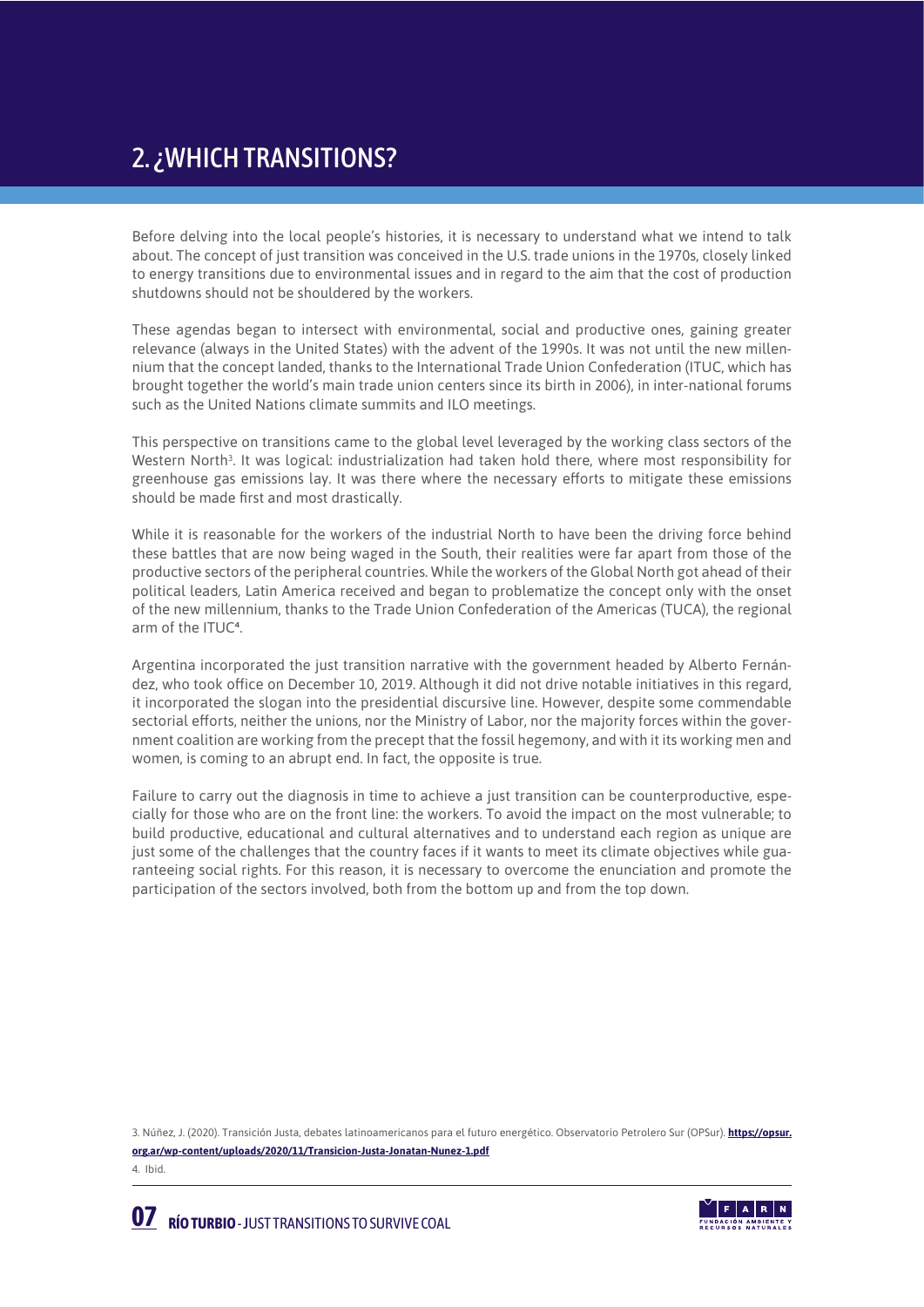### 3. HISTORIES IN TRANSITION

For the making of this document, thirteen interviews were conducted between April 5 and 11, 2021. Despite the context of the COVID-19 pandemic and following all the recommendations of the national, provincial and municipal health authorities, twelve could be face-to-face and only one was over the telephone.

This chapter summarizes some of these accounts in chronicle format, counted from the author's voice. It aims to bring the protagonists' views on the past, present and future challenges of a people forged in the heat of coal, in the face of the energy revolution needed to address the climate crisis with a social justice perspective.

#### **3.1. THE OTHER RIVER**

First and foremost, the pandemic. The restrictions to curb the circulation of COVID-19 in the province of Santa Cruz make my arrival in Río Turbio uncertain. Thus, by accident, my first destination is the city of Río Gallegos, the provincial capital located on the eastern end of the Argentinean sea.

The company, as several of its two thousand workers call Yacimientos Carboníferos Río Turbio, has a division in the city in charge of the management of Punta Loyola, the port from which it seeks to export the mineral. Today it is not exporting anything. Nor does it send coal to the San Nicolás Thermoelectric Power Plant, which, according to sources from Luz y Fuerza union, imports cheaper and better quality coal from South Africa. Punta Loyola is limited to receiving, from time to time, tons of limestone that accumulate in the open air at the port, with the future objective of reducing the emissions that will be expelled from its chimney if the Río Turbio Thermoelectric Power Plant is finally put into operation.

The transport of material between Turbio and Gallegos (which today is limited to the occasional reception of limestone) is done through 285 kilometers of the southernmost industrial railroad in the world, which opened in 1951 and is also owned by the company. It is an alternative to freight trucks in a region hostile to road traffic, forged at a time when the train was still a possible dream. The YCRT railway workers are grouped in *La Fraternidad,* one of the four unions with the largest presence. Today they number no more than sixty.

My forced time in Rio Gallegos offers unexpected encounters. Most of them with workers displaced to Punta Loyola; almost all of them, *"nyc",* that is, born and raised in Rio Turbio. I also meet Ernesto, a postal employee, a lifelong Rio Turbio inhabitant who has never worked for the company. He is my first example of the unreserved and unconditional openness that would await me on the trip.

In a modern café on the corner of Kirchner and San Martín street, he opens his notebook and tells me about his family life in the old Mina 3 camp, in the field, but he does not put the emphasis on that. The history he wants to share is that of the workers who resisted the permanent abandonment and emptying by different national administrations, such as the privatization experiment entrusted to the liquidator -appellation also chosen by other workers- Sergio Taselli, by the Menemism during the provincial government of Néstor Kirchner. He also recalls the sackings of the Macrista era, which continued at the beginning of the Frente de Todos administration, already with Aníbal Fernández as the controller and the political chess game that the region became, especially after the serious tragedy of the 14 miners<sup>5</sup>. Tragedy that is an open wound in the history of the coal basin and the collective feeling of Santa Cruz.

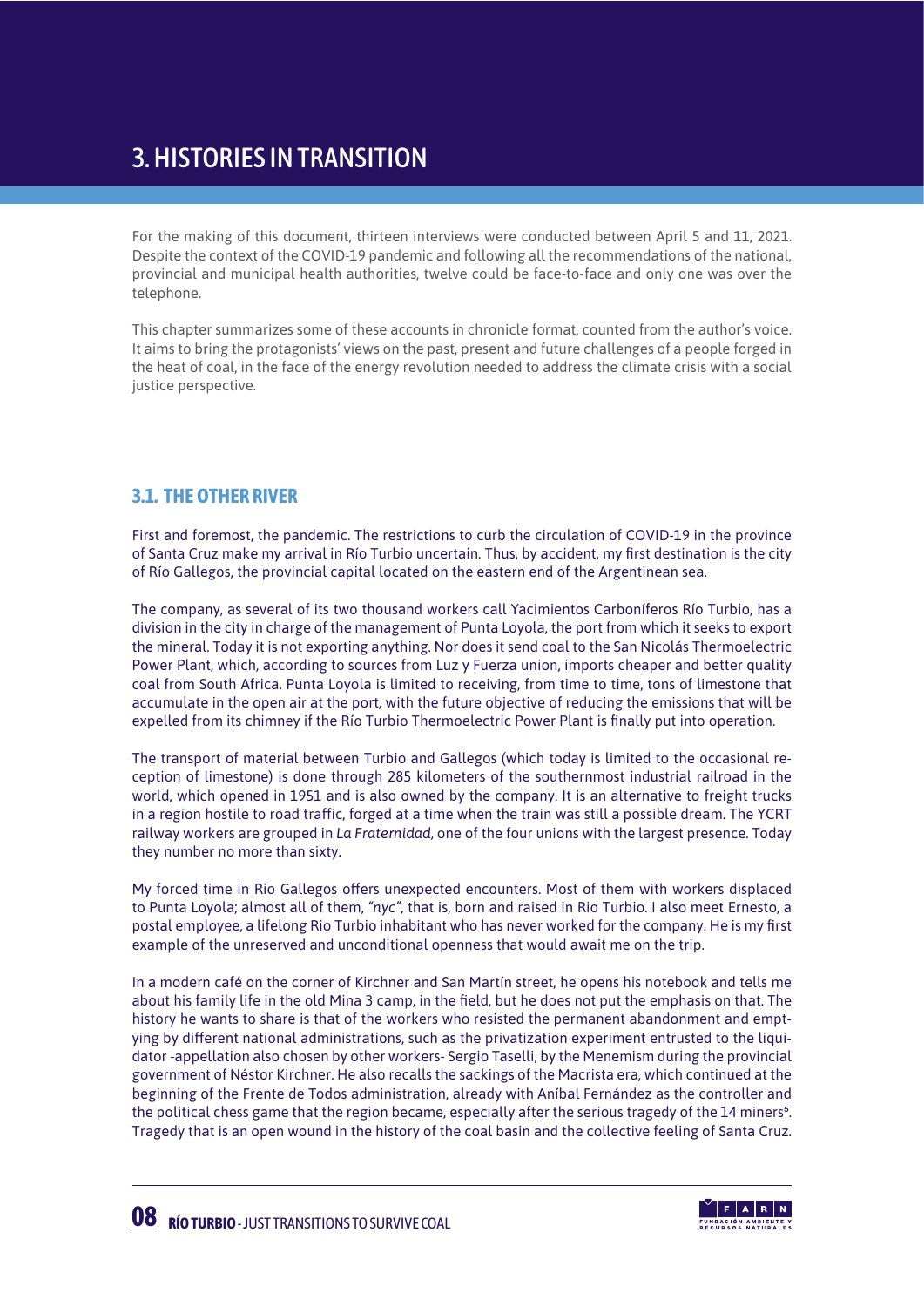A wound that the then President Kirchner tried to heal with millions of dollars for the construction of the Río Turbio Thermoelectric Power Plant, a historical claim of the workers, today baptized *" Central Térmica 14 mineros"* (Thermal Power Plant 14 Miners).

Ernesto suggests names to me, makes calls. Everything to open up the possibility that the history of his people and their fighters will continue to be told. He also invites me to listen to Guajardo and Lito Paredes. I download their records to accompany me during the 300 kilometers I will have to drive if the Emergency Operation Center of Río Turbio grants me access.

Thus, amid calls and WhatsApp messages, I contact members of the State Workers Association (ATE), the *Luz y Fuerza* union, and referents of centers for retirees, pensioners and retired workers of YCRT. I am trying to understand the complex and never-ending union and political ties that intertwine in a province in which even the work in a greengrocer's shop -as my friend Iván, who has been living in the capital of Santa Cruz for the last five years, tells me, is obtained through the payroll of the trade union.

In this province, the right to housing is conceived from a different perspective from that of the large cities in the center of the country, and membership in a union structure promises (and at times succeeds in doing so), to guarantee land, housing and work. At least this promise exists, along with the difficulty of prevailing in autonomy on the outside of these structures that are as self-contained as they are topdown. Communion and plurality are perceived as renewed. So does the militant demand, and becomes almost a meritocratic duty.

#### **WANCITO**

"Santa Cruz: Land of Glaciers", says the sign that Ariel Wanzo has stuck on the wooden door of his room. Half an hour before, he had picked me up at my friend Iván's house, two blocks away from the Boxing Club, in Río Gallegos. Although I had mobility, Ariel told me it was better that way, because he lived in a neighborhood with unnamed and unnumbered streets. A "new" neighborhood, under permanent construction, on the outskirts of the city.

The house was awarded to his father, Raúl, the historical "Wanzo" of whom Ariel is proud. Raul was a reference of ATE in the years of resistance to neoliberalism and one of the pioneers of the idea of the mega-plant. Ariel will speak proudly of his father; so will his coworkers. Since his father retired and left the province, Ariel lives in the house with a dog that reaches my waist and jumps without any awareness of its size. He offers me coffee as he leads the tame beast into the garden.

Before telling me about the desires of the workers at Punta Loyola -where he is a delegate of the Internal Board-, "Wancito" explains in detail what it was like to be a gallery miner. He talks with nostalgia about the work he had in his time at Turbio. He highlights the technological advances that saved more lives than millions, and the difficult decision to leave all that behind. He tells about one love and the distance, which was already too long to sustain. A bet of which he does not disavow, but that engraved his past under the hill with a noticeable nostalgia.

I take a look around me and, again, the sign on the door of his room: land of glaciers, with a picture of the Perito Moreno. I remember an environmentalist slogan that, in 2009, said: coal or glaciers. Glaciers are celebrated in the miner's house. Reality is more complex than slogans. Just then another

layer of complexity is added: Ariel reflects on the direct pollution from the chimneys, which could be

5. On June 14, 2004, fourteen miners died after a fire in the conveyor belt that caused a collapse at Mina 5. See chapter "Survivors



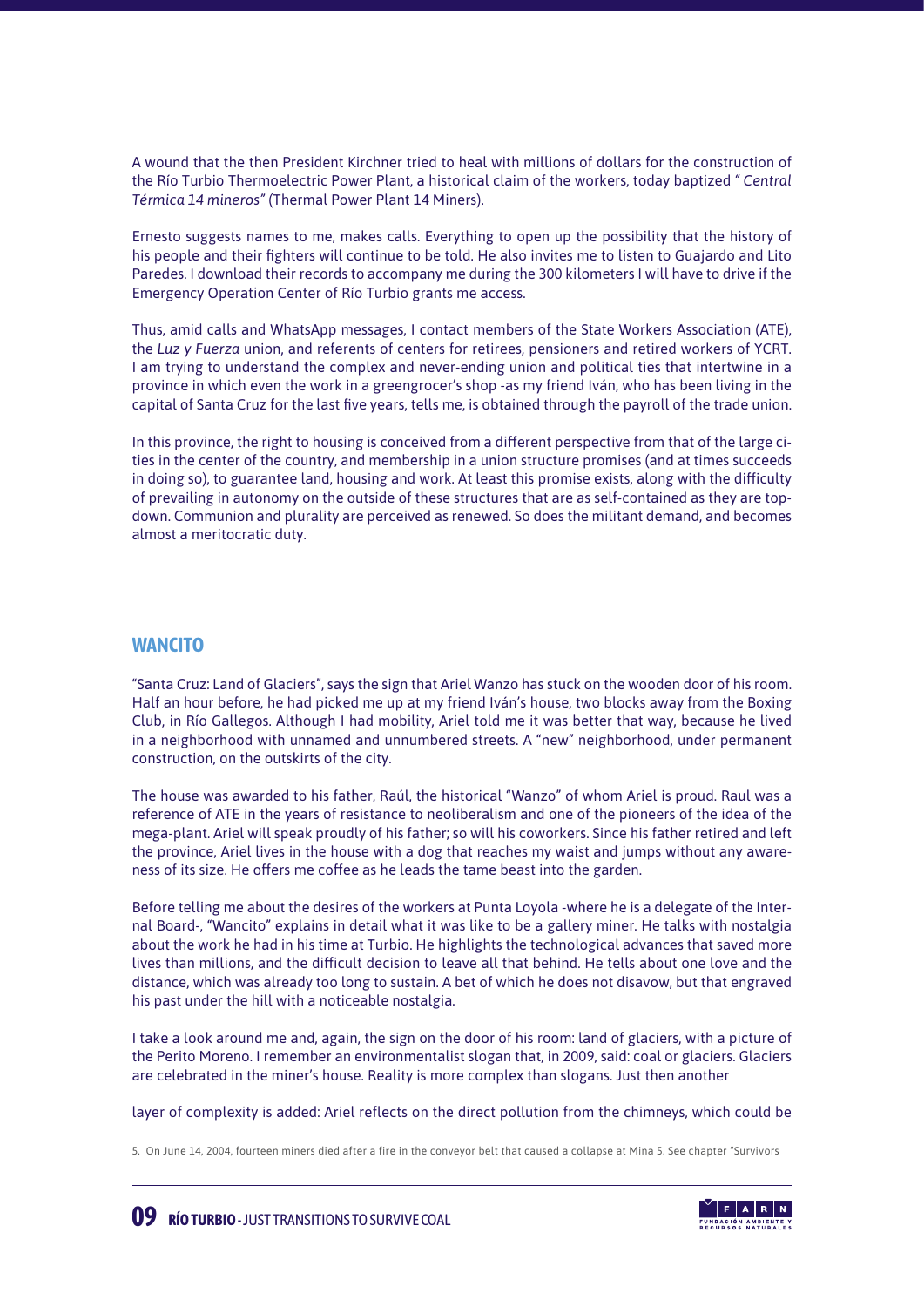limited with limestone. He relativizes the climatic emissions that the mega mine would produce in comparison with those of cattle ranching in the hands of the great concentrated power, and states an unexpected testimony: "The old ones - as the workers call their senior coworkers - are against mining". The only explosions took place during Taselli's intervention in the nineties. From the access to the town, the blown up hill can still be seen. They, says Ariel, love their land and would not do any harm to it.

He also points out that there are still about one thousand *nyc* (born and raised) who are looking for work at YCRT. "Without work you cannot change the culture, nor can you think in the long term; from stability you can think about the future," he says. Aware of the climate situation and the challenges this poses for coal burning, he considers that "if coal is not produced, the town will die".

Ariel believes, just like his father does, that unionism must look after workers' rights, adopting a forefront approach and anticipating the problems that lie ahead. He is aware of the climate situation and acknowledges the threat it poses to the coal industry. However, he believes that the current situation is even more threatening without the mega power plant, which would consume, as promised, 1.2 million tons of coal annually. "This would reactivate the activity and could make it profitable," he wishes. Without that promise, the future he imagines is bleak.

#### **THE BLACK ANGEL**

Luis Gonzalez is a naturally born leader. He was an employee of YCRT since it was called Yacimientos Carboniferos Fiscales (YCF), and a historic union delegate of ATE. That is why, like all his colleagues, almost without exception, *the old ones* renamed him: Luis would be the *Black Little Angel*. "Angel" met me at the door of the company's offices in Rio Gallegos, chatting with colleagues on the street, who scrutinized me from top to bottom. He pointed out that I was a few minutes late, and took me to the entrance of the center for retirees and pensioners, which he runs.

On several occasions he will call himself one of them, but "Angel" will weigh his history at different times. He will doubt and permanently test the knowledge (and intentions) of his interlocutor with names, data, dates and numbers. He will do this up to the point of dizziness. For him, everything has a why. My listening without cross-examination throws him off. My ignorance of his history and the insistence on the possibility of an "after coal", even more so.

He tells about some of his multiple hunger strikes and questions the Kirchner family: *"Lupo* (for Néstor) supported the concession to Taselli"; "Cristina was against the clauses that protected workers". He does not delve into his candidacy for provincial deputy in 2015 as part of the Civic Coalition, within the Cambiemos alliance. González was looking for alternatives, at least politically, for the development of the basin.

The "Black Angel" is a living testimony of the struggles that took place. He will remember the takeovers, campouts and even guitar-playing at the provincial Chamber of Deputies. The fight and dialogue with the local power -which, well into the 21st century, would consolidate its national importance- is for him common currency. To a great extent, he believes that this persistence achieved to improve their working conditions and to obtain conquests such as the 82% mobile salary or plane tickets so that the mining families could vacation in some sunny place in Argentina, to complement the lack of vitamin D caused by the permanent work in the mine. After years of certifying trips to Jujuy, the initiative ended up being a bargaining chip to reduce the working day from eight to six hours.

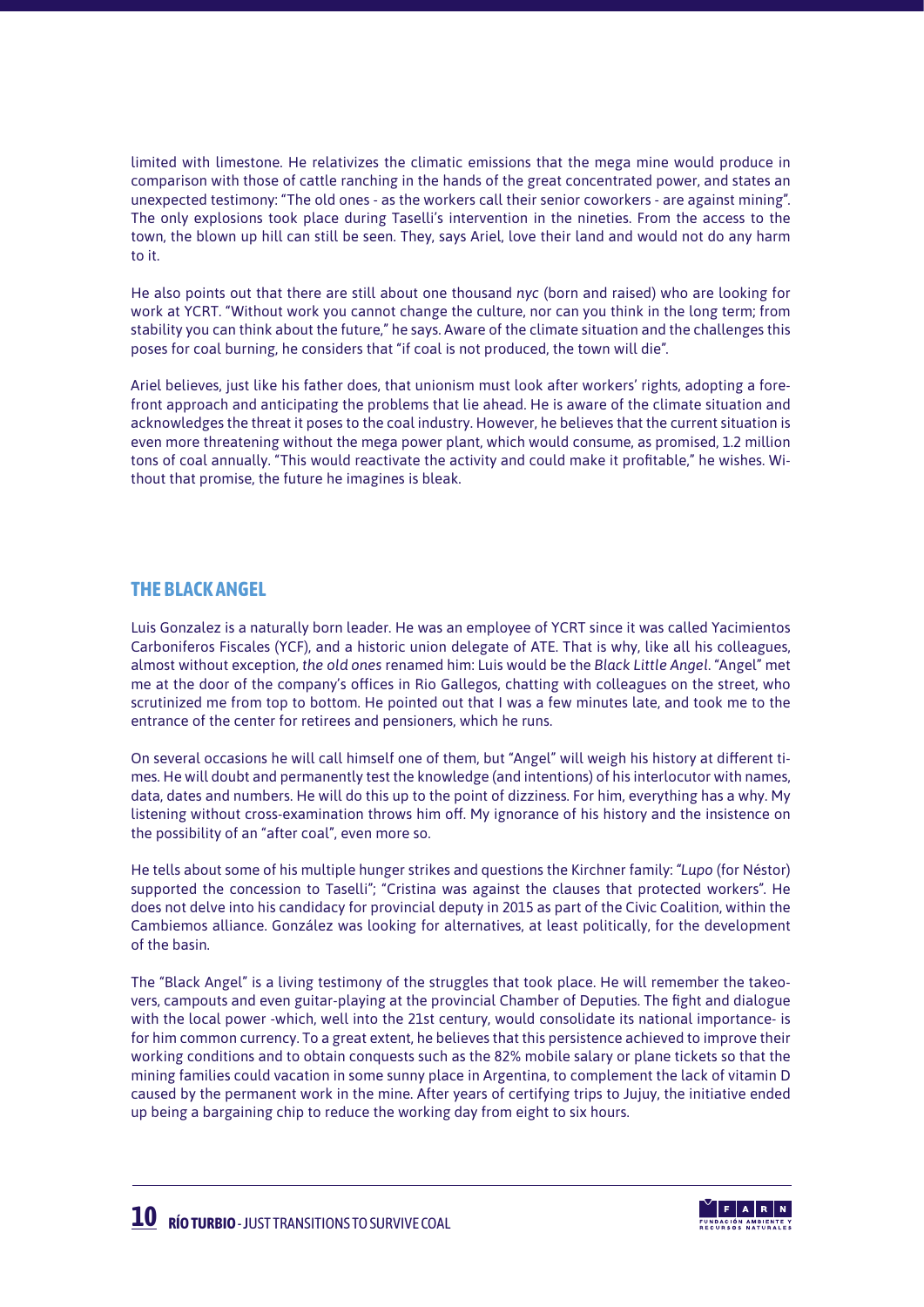These days, YCRT workers are demanding the salary increases granted to other state employees during the government of Mauricio Macri (25% in 2017, 25% in 2018 and 28% in 2019). All investments go to the power plant, denounce the workers, since nothing gets to them. Río Turbio is synonymous with resistance.

For the "Black Angel", there is no possible transition away from coal. However, he calculates that the sale of the electricity that could be generated by the thermoelectric plant would bring YCRT some 80 million dollars a year, while its annual maintenance cost is 120 million dollars. "Not even having the mega power plant working at full capacity will be enough to stop depending on the state".

He vindicates, however, the Coal Congresses in which the workers reached the decision that the construction of the mega power plant is the way to give sustainability and economic reasonableness to coal extraction and he does not doubt for a second that it was the right decision to make. He wants me to check it out by talking to other leaders of the union fight. I tell him that I will do it, that the Center for Emergency Operations (COE for its Spanish acronym) has just authorized my entry -actually, that of any tourist with a negative antigen test and without quarantine- and that I will be leaving for Río Turbio as soon as we finish our talk. He takes his feet off the table, gets up and closes his presentation.

I leave the retirement center, the one with the greatest vitality I have ever visited in my life, just when I receive a message from one of those referents mentioned by "Angel". It is Ricardo Bordón. He tells me that his partner had been in trouble with COVID-19 and that, that very morning, she had suffered a stroke. However, he says, we (he) will make the effort to meet. He wishes me a good stay, and welcomes me to the "Argentine capital of coal".

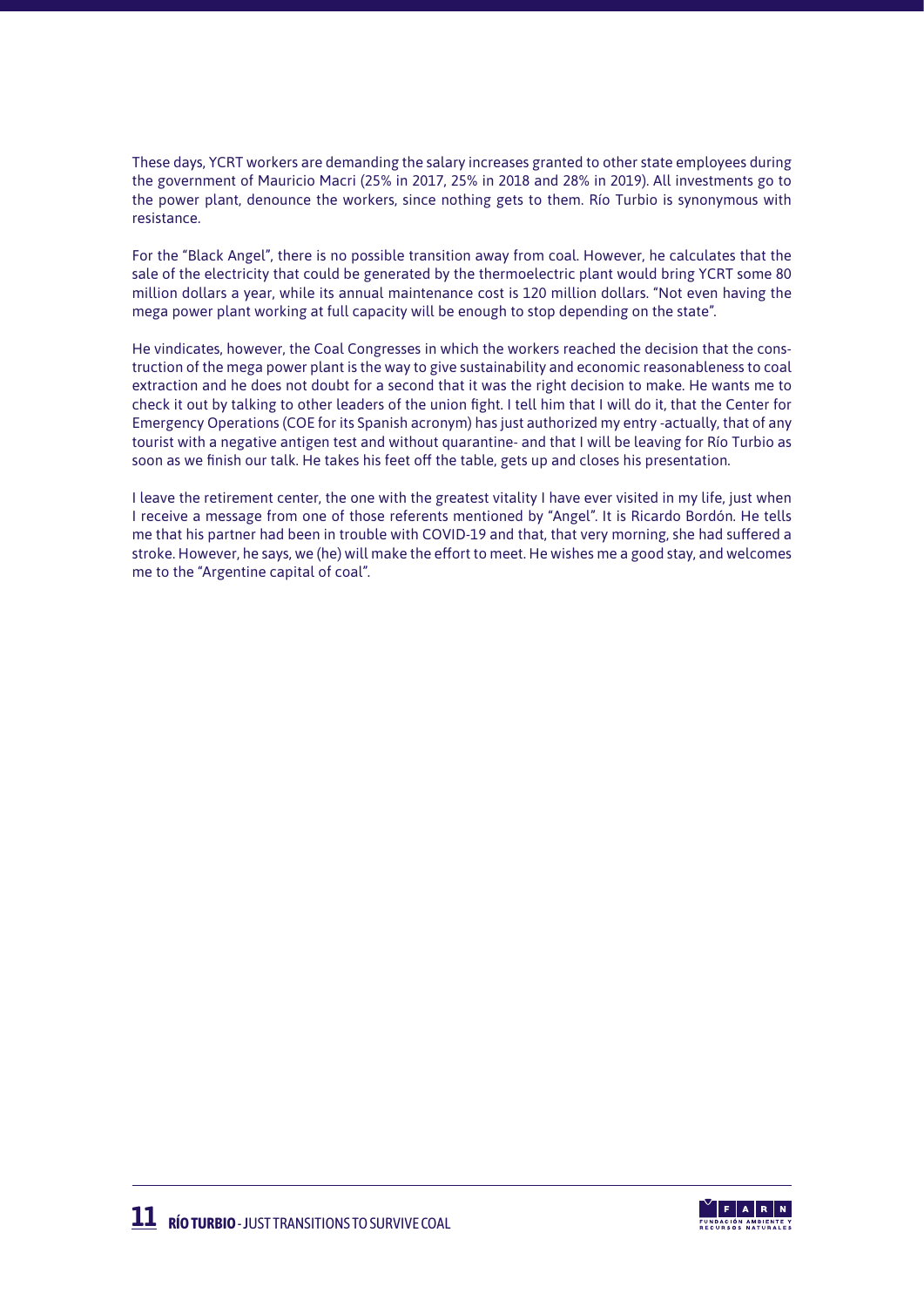#### **3.2. THE CAPITAL OF COAL**

*"Please take off your hat, sir, a miner is going to pass by. The man who parted the silence in the south, the man who founded my town".*

 *"A worker is going to pass by", Eduardo Guajardo.*

The GPS of the rented car with which I am traveling along Route 40, the longest route in Argentina, points to its southernmost end. I follow the recommendation made by Ernesto at the café in Gallegos: La ruta de la dignidad (The route of dignity), an album by Eduardo Guajardo with Claudio Sosa, becomes the soundtrack of the last kilometers to Río Turbio. On the sides of the asphalt, trees peeled and bent by the Patagonian winds, wildlife and autumn steppe. A constant zigzagging under the high voltage lines. The only thing interrupting the landscape is the blue and white mega-structure that hovers half-built on the left



Access road to the village, then YCF Avenue.

side of the road t the traffic circle, next to the unfinished and overbilled $^6$  mass that will be the Río Turbio Thermoelectric Power Plant, a bronze Néstor Kirchner opens his arms, towering over a mountain of coal.

To my right, following the conveyor belts that go from Mina 5 to the sheds of the new thermoelectric power plant, an old building with gray walls and broken windows can be seen: it is the 21 MW power plant that operates at one third of its capacity and generates energy to extract the coal that will later be consumed. Seven kilometers ahead, the lights of the town embedded in the mountain range.

The 4 wheel drive trucks and rented cars do not usually get to see it. Most of them, coming from El Calafate or Río Gallegos, turn forty kilometers before to the border crossing of Cancha Carrera, the Argentinean dorsal of Torres del Paine, one of the main tourist attractions of the Chilean Patagonia.

Rio Turbio, however, is not fallen off the map. It is not a well. It is a lively town, even in this already cold April and in the middle of a pandemic. Of simple architecture and intermittent plaster, it is built with its back to a lagoon full of southern flamingos and other birds in the immensity that limits with Chile. Far from a ski resort of singular beauty and surrounded by concessioned and abandoned cabins, Río Turbio only looks in one direction: the deposit that constituted it from an increasingly distant past.

The Rioturbian map is an open book about its history. Its central square, Centenario del Carbón (Coal Centennial). It's YCF avenue, which gives access to the village and splits into the Miners Avenue and Agustin del Castillo Street.



<sup>6.</sup> See: **[https://wayback.archive-it.org/9650/20200215141409/http://p3-raw.greenpeace.org/argentina/Global/argentina/report/2010/cam](https://wayback.archive-it.org/9650/20200215141409/http:/p3-raw.greenpeace.org/argentina/Global/argentina/report/2010/cambio_climatico/disparate-economico-carbon-rio-turbio.pdf)[bio\\_climatico/disparate-economico-carbon-rio-turbio.pdf](https://wayback.archive-it.org/9650/20200215141409/http:/p3-raw.greenpeace.org/argentina/Global/argentina/report/2010/cambio_climatico/disparate-economico-carbon-rio-turbio.pdf)**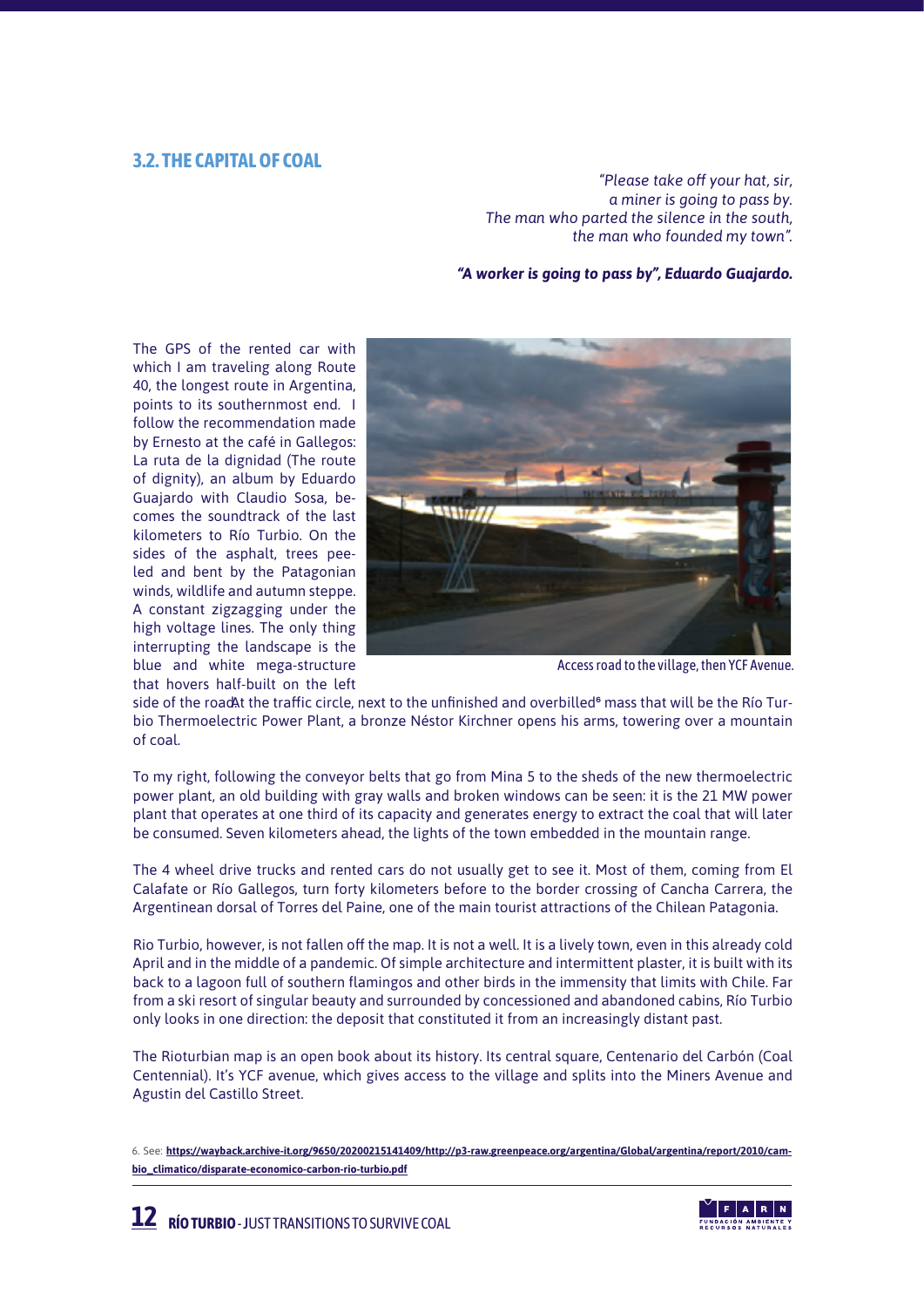The people of Rio Turbio live in a present in a continual time in which everything revolves around an acronym; in the past it was YCF, today it is YCRT. *The company employs a number of workers that equals between 10 and 15 percent of the inhabitants.* Businesses on Los Mineros Avenue depend on the movement it generates. The hotels, even more so. However, YCRT has been intervened for years and only subsists thanks to direct transfers from the National State.

The town projects its future from the past that once was and, on a parallel lane, goes through small transitions that show a sensitivity and openness a priori unimaginable for the bitter Patagonian cold that refines its deep-rooted identity. But it vibrates. It trembles. It grows. Transitions of small-scale production, of patriarchal foundations that, as in every corner, begin to be questioned; of myths and superstitions that are shattered when a female miner hacks into the tunnel. When fossil masculinities get eroded in the heat of an era that demands more care than drilling.

Río Turbio is not alone. It is accompanied in its southerliness by the small town of Julia Dufour, next to the town access traffic circle. A few kilometers further south, the consolidated town of 28 de Noviembre, declared provincial capital of the Andean condor. Further on, where the vertical Argentine-Chilean border turns to the east, the Rospentek Aike Army post and the semi-abandoned Turbio Viejo, where the gravel road and the most absolute steppe begin. All these lands were owned by YCF and, over the years, were subdivided into the coal basin.

The mining village of Rio Turbio was officially founded in December 1942, but the first solid structure was built in what would become the town only towards the end of the decade. It was more than half a century after the pioneer expeditions, such as that of Lieutenant Agustín del Castillo (1855-1889), who discovered the first coal outcrops in the area in February 1887, and the geologist Alcides Mercerat, who five years later deepened the exploration along the Santa Cruz River. An attempt was made, somewhat belatedly, to materialize the dream of mineral coal as the engine of the industrialization of the 19th century, in a clear decision to substitute the mineral imports coming from the United Kingdom, which were diminished by the impact of the World War II.

Thus, after the coup d'état of 1943, the de facto president Pedro Pablo Ramírez signed Decree 12,648<sup>7</sup>creating the National Directorate of Solid Mineral Fuels. Thus began the experimental exploitation of Mina 1, with a small settlement installed where the Valdelén ski resort is located today. The workers will open Mina 1 with a pick and a shovel, without any major technology. Today the first ten meters of the old mine can be visited; a museum without a guide or access door. In the same fashion the hill will be drilled since 1947, with Mina 2, the year in which the State recognizes reserves equivalent to one million tons of mineral coal. Exultant with the findings, in 1950 they advanced with Mine 3, of greater depth and extension, and the purification plant was inaugurated, which is still in operation today. In August 1958, also by decree<sup>8</sup>, but already under the democratic government of Arturo Frondizi, YCF, the state company in charge of the exploitation and management of the coal basin, was created. Throughout some very turbulent decades, Río Turbio was born by and for coal. A deep-rootedness that, through the years, had its ups and downs and its moments of glory. In the current context, it is perhaps going through its most decisive years.

The sacrifice of the displaced workers, many of them from the northwestern provinces of Argentina such as La Rioja, Catamarca, Salta or Jujuy, was integrated with that of the significant majority of Chilean miners who arrived from the neighboring city of Puerto Natales, only thirty kilometers from the deposit. The fraternity of the tunnel, the long working days and the imminent danger united the workers. Almost exclusively men, from diverse geographies, constituting the isotypical figure of the commendable miner of whom Guajardo sings. A figure that, while revered, relegated the role of women who sustained home life between fear, loneliness and unconditional companionship<sup>9</sup>.



 <sup>7.</sup> See:**[http://mepriv.mecon.gov.ar/Normas/12648-43.htm](http://mepriv.mecon.gov.ar/Normas/12648-43.htm )** 

 <sup>8.</sup> See: **[http://mepriv.mecon.gov.ar/Normas/3682-58.htm](http://mepriv.mecon.gov.ar/Normas/3682-58.htm )** 

 <sup>9.</sup> See the work of the photographer and producer Mariana Menna.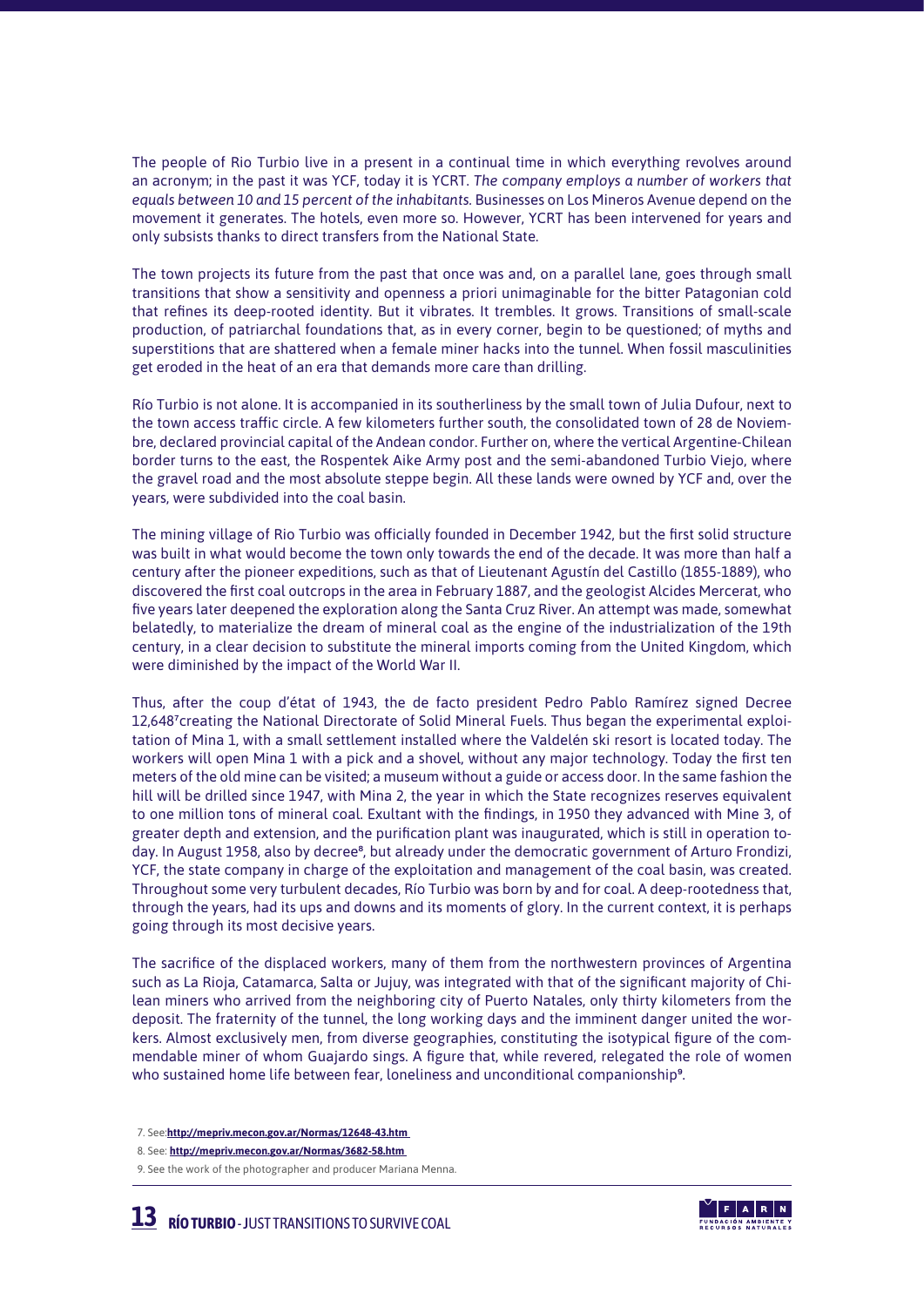This identity, according to several workers, is also linked to a patriotic deed to inhabit -and defend- the southern frontier, bordering Chile, as well as to strengthen after the first Peronism and the Frondizist developmentalism a fossil industrialization according to the times of World War II, when an international distribution of labor was consolidated, centralizing the industrial power in the victors and relegating the Global South to the role of supplier of cheap raw materials. Others speak from working class consciousness and refer to an internationalist solidarity. The conception of identities varies, but in all cases clings strongly to the brotherhood of the old and the subterranean sacrifice that offers them an almost eternal night.

#### **SURVIVORS**

On the day of the tragedy, Ramón Páez did not have a black face. That day was one of the few days in which "Sietekilos" (Seven kilos), a nickname given to him by his elders because of his extreme thinness, had not gone to work. After a work week and the extra hours of the weekend, Ramón had decided to rest. The seventeen years that have passed since that day did not freeze the emotion that grips him when he names Nicolás Arancibia, Silverio Méndez, Víctor Hernández. He does not list victims, he evokes friends.

got trapped at Mina 5. The fire

On June 14, 2004, fourteen workers Ramón Páez analyzing the plaque commemorating those who died in the 2004 tragedy.

started on the conveyor belt that transports the mineral from the bottom of the tunnel and spread steadily along five joints, accelerated by the methane gas given off by the deposit. The fire burned wooden beams and ceilings. The mountain collapsed.

Néstor Kirchner, already President of the Nation, traveled the following day. He spoke of a "terrible accident". "Sietekilos" turned his back. "He arrived late," he says. "We had been demanding investments and security measures for years. We had already stormed the municipalities of Turbio and of 28 de Noviembre, even the provincial Chamber of Deputies!" Paez recognizes that there have been advances, but he places them in the workers' struggle. Kirchner, he concurs with the "Black Angel", was an accomplice from the governorship of the decade of Taselli's emptying, which left the company ruined in 2002. And once the company returned to the state orbit under the figure of intervention, he assures that Kirchner did nothing to improve its situation. Until tragedy struck.

In addition to speaking of an "accident", which many workers consider a tragedy and others "an avoidable crime", Kirchner looked for a way forward: he announced the construction of the mega-plant, a historical claim of the workers. After several back and forths about its power, he decided on 240 MW, which would require a coal production of 1,200,000 tons per year, a number that was only met at the historical peak of production, between 1978 and 1983. An appropriate carrot to get out of the commotion. A clever maneuver that "Sietekilos" would not end up believing. "From the nineties onwards, the company was a political hobbyhorse".



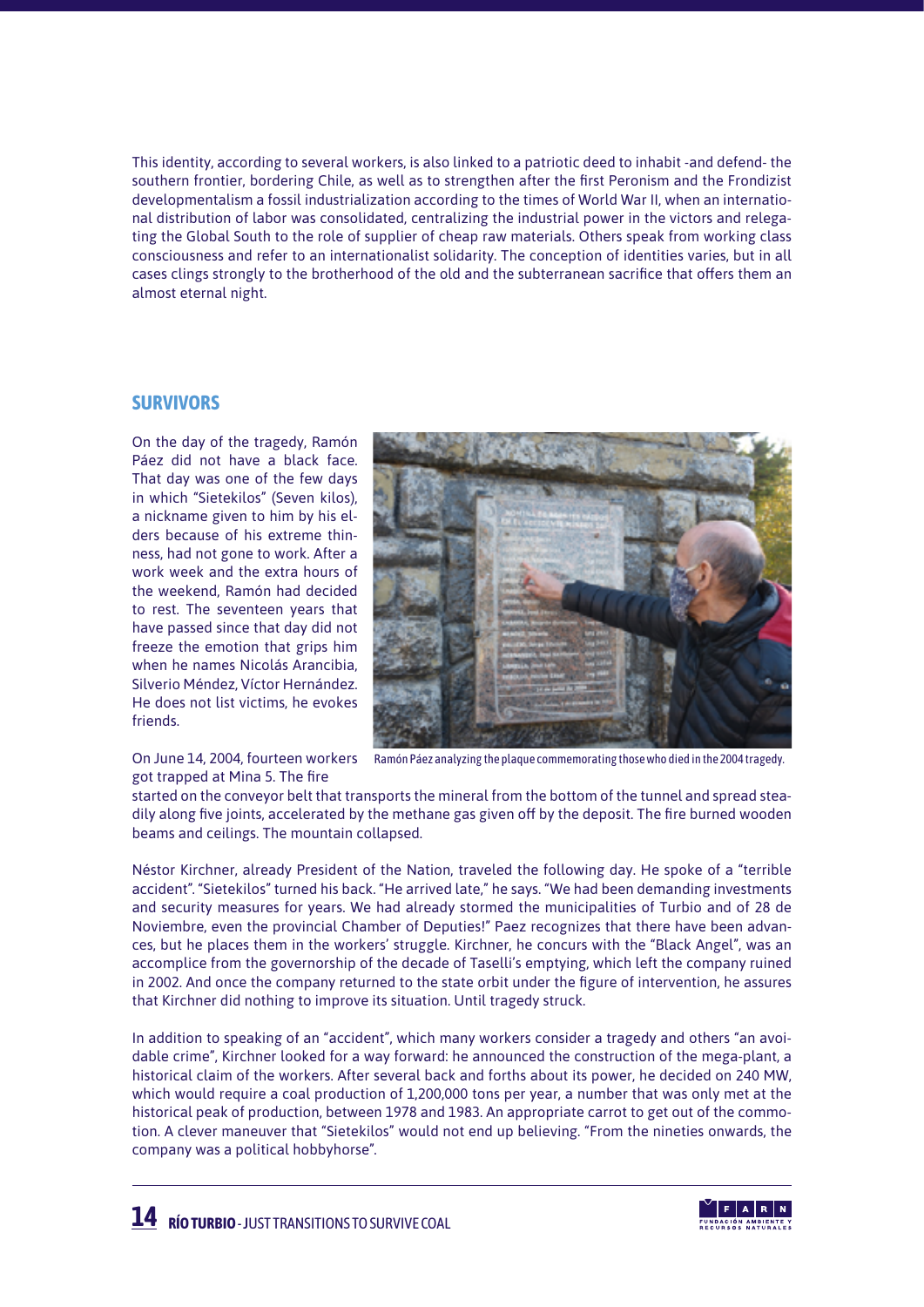Ramón Páez was born in La Rioja, son of a vintner father and brother of three other boys and five girls. He landed in Río Turbio at the age of fifteen and joined YCF in 1971, when its boom was still to come. He worked in the workshops until 1994 and since then, and until 2013, he worked as a gallery miner. These were not his first experiences in the adit. During the dictatorship, beyond the role that each one had, the workers had to enter the mine to increase extraction. "Sietekilos" enjoyed it. It was his favorite job. "I liked to go out with a black face," he says shyly, as if confessing an intimacy.

Paez does not think that there is any other destiny for the town than the extraction of coal. He does imagine a carbochemical company. He highlights forty-three coal derivatives and supposes that, perhaps, in addition to energy, there is a path in alternative industries.

In order to think about tourism, he says, too much infrastructure is needed. But, above all, to change the mindset of the people. Just like other of his colleagues, he fears the ghost of Sierra Grande: the town that grew up in the heat of iron ore mining and collapsed due to a presidential decree in 1991, which ended production without any social policy to cushion the impact. Sierra Grande is everything that Río Turbio will not allow itself to be. It is the best example of the lack of transition.

In addition to the commemorative plaques for his years of service, the mine occupations in 1991, 1994 and 2001 and several militant trips to the provincial capital, Ramón accumulates a stain on his right lung and a diminished hearing capacity. These are the consequences of years in the mine and of his ears struggling to get used to the 120 uninterrupted decibels of the pneumatic hammers. On the day he receives me at his home, Ramón has an appointment to be vaccinated against COVID-19; he gets Sputnik. He is in an at-risk group and his health matters to him. He wears a blue animal print mask that is too big for him. He will continue to go to ATE assemblies, because neither his home nor a retirement center are capable of stopping him.

Ricardo Bordón receives me a few minutes after finishing an assembly at the ATE headquarters, on Los Mineros Avenue, very close to a Universal Church of the Kingdom of God. His partner is now stabilized. Hospitalized in Córdoba, her COVID-19's condition had been mild, but the stroke kept them on edge. "Those were days of great anguish," Ricardo wrote to me on WhatsApp the day before. Nevertheless, he does not miss the union meeting or his commitment to meet with me.

\* \* \*

Bordón wears casual jogging pants and a fleece jacket, with thick-framed glasses. The impressive figure at the table is that of Adonis Rojas, a classical union leader of great size, gray hair and a commanding voice. Adonis talks about the housing crisis in the basin, outlines possible solutions. Ricardo stays on the sidelines and when he speaks, he speaks softly. Everyone is silent to listen to him. Bordón welcomes me, before the attentive gaze of five peers who had participated in the assembly. "Sietekilos" is one of them.

A political animal and a connoisseur of terminology, Adonis interrupts me when I talk about just transition. He tells me he was in Katowice, Poland, accompanying coal miners who were part of the drafting of the Silesia Declaration, an initiative of the Polish government that organized

COP24-the 2018 United Nations climate summit-in a town with a historic coal mining tradition. This declaration was criticized by environmentalists who felt that it only linked the concept of justice to longer deadlines for the transition, something that would be incompatible with the objectives of the Paris Agreement.

Immediately, other comrades intervene. "What is the south for porteño (Buenos Aires') centralism?" asks someone. "The backyard," replies another. The only real sustenance, they agree, is coal to promote energetic and national sovereignty. "Diversification is a *taradiddle*", someone anticipates.

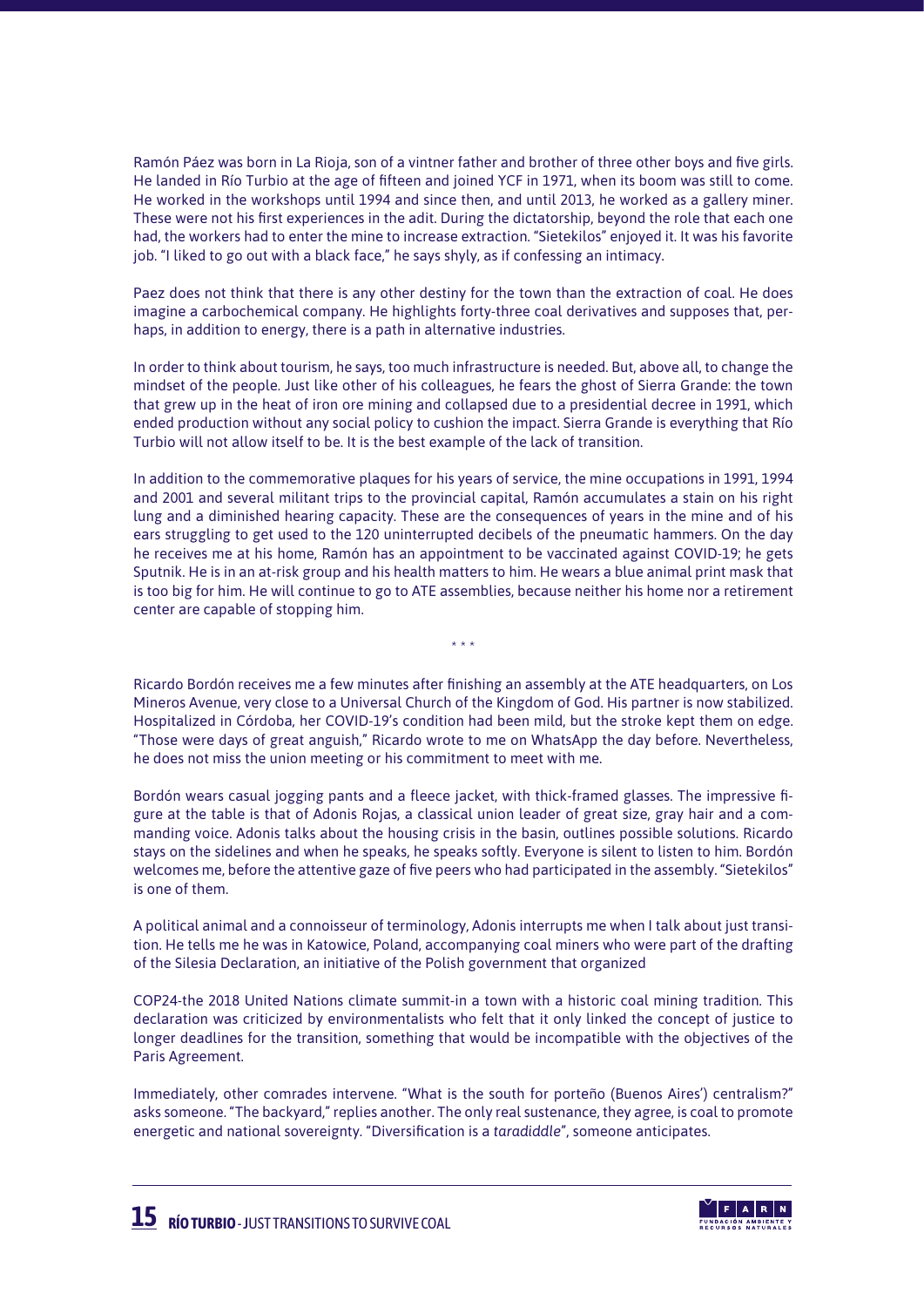"The tourist potential is a fairy tale, it's a rich man's look," Adonis believes. The table raises the decibels, while Ramón and Ricardo remain silent. Every now and then they nod. I was invited to see the symphony of a feeling. It is played by the words, the tone and the strength with which these leaders of the most important union in the coal basin express themselves. The pieces move and do not admit any castling.

They are also critical. "Four power plants were stolen and the people have no homes," says one. They denounce that violence is growing due to overcrowding and that this is a product of corruption. "The graft that is going on is holding back housing," they declare, holding the municipal government jointly responsible. Although almost nobody mentions it, corruption is there. The overpricing, the fiasco of the intervention of the Spanish company (now bankrupt) Isolux Corsán, the enrichments are admitted. However, it does not appear in the local collective imagination as it does in the view from Buenos Aires. There, their struggles are vindicated, with their conquests and defeats. Corruption is not seen as a problem of the workers, but of politics.

Almost without being able to get a word in edgewise, the assembly's after-dinner talk continues to cover all the points that could have been asked. That "we do not use cyanide as they do in Famatina", that "we are the only mining company in the hands of the State", that "the air in Buenos Aires is more polluted than that of Río Turbio" and that "the cows of the landowners generate more damage to the climate" than their activity. The delegates know what they are doing and what they are saying. That is why even Bordón, before inviting me to leave, will consider that the future of the basin is to become an energy pole. "It's this or nothing," Adonis will say in farewell.

In front of the pavilions that are still standing at the entrance to the village, Ricardo and Ramón walk together. They move forward a few meters to talk without being overheard. Perhaps they share stories about their past in those dirt corridors. I see them retracing those years. They talk very close; they walk almost without taking off their feet. They stir up memories and, at one point, they point to a pavilion: "That's where I lived when I arrived," Ramón will say, as he keeps on pointing at it.

\* \* \*

At the entrance to the old neighborhood, next to the access to the town, stands a monument to the miner. They unwillingly pose for a photo and immediately approach the plaque bearing the names of the fourteen victims. In line with the coldness chosen by then President Kirchner, the plaque recalls the "list of agents who fell in the 2004 accident". Their file numbers are inscribed next to their names. A telegraphic memento, which Ricardo and Ramón will look at closely, pausing at each name.

Bordón joined the company a year after Páez did. He always carried out administrative work. "I was physically weak, but I compensated it with spiritual strength," he confesses. He manifested that strength and his political expertise in ATE's internal affairs. He believes that the company has something "almost mystical" in relation to the fraternity it generates. He is critical of Kirchnerism for its role during Taselli's intervention and considers that it contributed to the depoliticization of the workers' movement in the years that followed. He distrusts as well the political opportunism involved in the construction of the mega-plant, but notes it down as a victory for the workers.

When they look at each other, Ricardo and Ramón are accomplices of a resistance for the national industry of the last century. They celebrate, together, having shared a pavilion with the Chilean exiles of the Pinochet dictatorship. They also celebrate having thrown Taselli out; because they consider that the victory was also over the International Monetary Fund's plan. They possess a geopolitical awareness and know that the struggle for their collective rights is inserted in an international framework. Even so, global decarbonization does not seem, as yet, to concern them. They do not think it is a struggle of their generation.

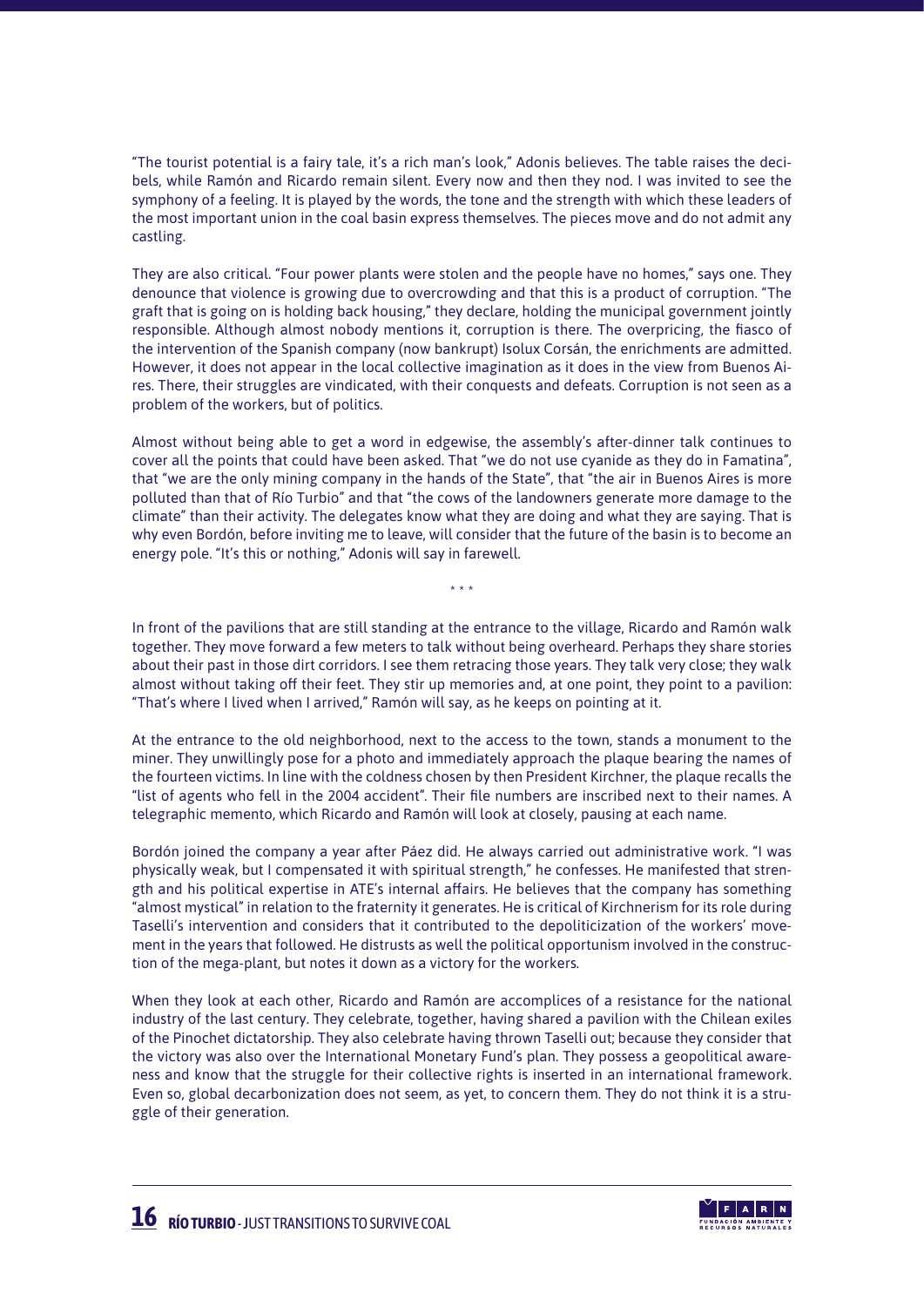#### **HOPS OR MINING**

It is half past three in the morning when Maximiliano Gómez closes the door of the factory that will become a brewery. After showing me his sanctuary, he walks with me to the apart hotel where I sleep. That had been my first night in town and I still did not know its irregular layout; my sensation was that of an absolute foreigner: an intruder observing its nooks and crannies and inquiring about its future.

In this brewery, which will soon open to the public, Maximiliano produces Pionera (Pioneer) beer. A tribute to Admiral Agustín del Castillo. The labels even bear the legend "National Coal Capital". Everything in his beer transpires Rioturbian identity. I buy a liter of black IPA from him; he gives me the bottle and a bag with the brand's logo. Maxi knows what he is doing. He wants the name of his beer to reach everywhere. The identity that labels a productive model different from the local hegemony.

Maxi is the only one of the men in his family who does not work for the company. He left at the age of eighteen to study political science and international relations at the Catholic University of La Plata and ran the social and cultural magazine La Carbonera. He returned to the town with an idea that was widespread in the big cities, but not so much explored in his hometown. He returned to open a brewery and to continue his career in the media -he is the face of the midday news and every morning he hosts one of the most listened programs in one of the few local private radio stations-.

He returned as well to build a political alternative that seeks to renew the leadership of the local chieftains. While starting his small-scale production, Gómez was a candidate for councilman for the SER party, aligned with Claudio Vidal, general secretary of the Santa Cruz Oil and Gas Union. He did not get in. Several traditional referents discouraged him, asking him why he would go as "an outsider". He was confident in his bet. So much so that when he was left out, he took it as a sign to focus on Pionera, to open the factory to the public and generate employment in the area. Nevertheless, he continues to militate for this political idea that he believes to be one of renewal.

A few years back, in La Plata, while looking for a jacket in a clothing store, Maxi had a premonition. He left the rack he was looking at and walked out the store. He ran into a friend with whom he was studying and when he told him what he had felt, he received an incredulous laugh in response. Also the challenge: come on, you'll see that you're going crazy, there's no need to, let's go, it's on the way to uni (short for university). And they went. Patrol cars surrounded the place from which Maxi had fled without knowing why. They were told that an armed man had entered and attempted to break into the cash register. The police had arrived quickly and the thief had escaped. "Tell me what number I should bet on tomorrow's lottery," his friend joked, with a mixture of surprise and denial.

Since then, he believes in his intuitions. That was why, upon his return, he challenged the family legacy without being confrontational, but rather building alternatives, without losing his identity.

His father, Julio, and his brothers did not take him seriously. For a while, they stopped talking to him. When Pionera began to prosper, to be sold in local stores and even in other parts of the province, the conflict subsided. The Maxi that the men in his family had imagined ceased to exist. A new walker was born, with an uncertain future.

"I think post-industrial tourism is a definite possibility for the town when coal is left behind," he will imagine after several re-questions. "Visits to abandoned mines are a boom in different parts of the world; if we complement it by renovating the ski slope and promoting ourselves better in the world, tourism could be a good source of income. Together with agriculture and small productive projects, it could give us a chance". Maxi outlines horizons. He makes no assurances, but he envisions potential tomorrows.

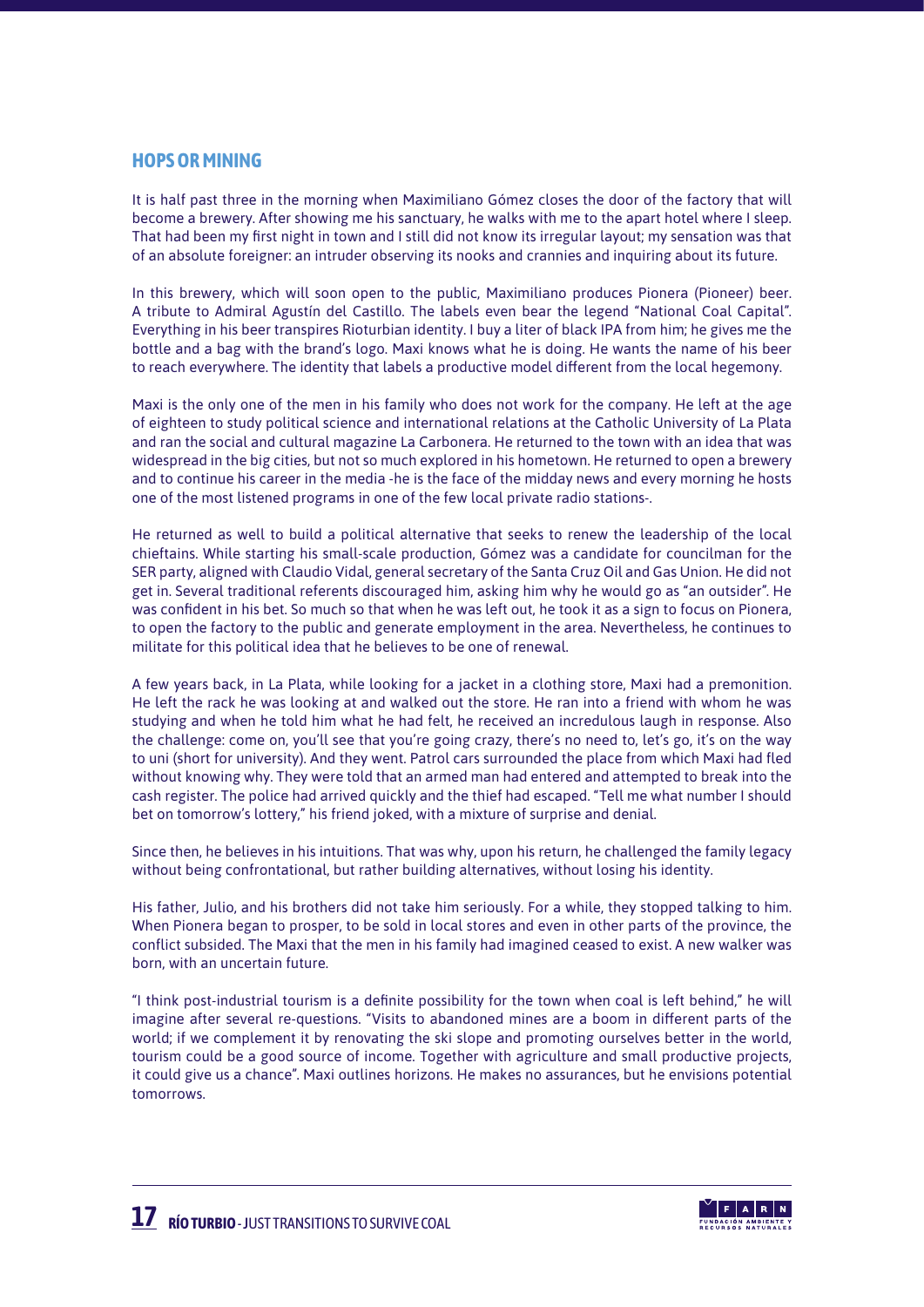On the walk back, he assures to me that, although at the beginning it was difficult to leave YCRT's mandate, now he feels fulfilled and his family is with him. One of his brothers even asked him what it was like to ferment barley and what it took to dare start a business.

#### **THE TURBIO FEMALES**

*"I hacked the system,"* says Carla Antonella Rodriguez, proudly, at the table in her house. "I dressed as a guy for the interview and, since I still hadn't changed my ID, they sent me to the tunnel. When I was effective, they didn't take me out anymore." Carla beat the system, but, above all, she overthrew superstition. According to the miners' popular imagination, women can only enter the mine on December 4, the day of Saint Barbara, patron saint of miners. The bad omen of a woman entering on any other day could be lethal. For the past ten years, Carla has entered Mina 5 every working day.

During the three months of probation, she kept silent. She endured insults, mockery and machiruleadas (macho jibes) from some of her coworkers. "They were not the generality," she recalls. "When I got on the bus, already inside the mine, a colleague shouted 'faggot' at me. I got up from my seat, blocked the exit and asked him to show me who was the biggest faggot on the bus". She remembers the laughter of her coworkers and the support she has received ever since.

Carla laughingly tells and cautiously analyzes. She reviews an anecdote, not normality. Ricardo Bordón, an ATE leader since the 1980s, thinks that "Carlita shows that women can work in the mine". It seems that her history has cracked history. She is suspicious: "Nothing has changed, the patriarchal culture is still the same and feminist sisterhood sometimes leaves a lot to be desired". Despite her critical view, she believes she has found in most of her coworkers an important support to continue working on what she likes while militating to expand the rights of the LGBTIQ+ collective.

That was how she lived it after 2012 when, under the presidency of Cristina Fernández de Kirchner, the National Congress passed the Gender Identity Law. Her records continued to reflect her dead name, but she believed that changing it could mean a work-related problem. The support of friends and fellow activists encouraged her to move forward. The day she brought her rectified document, the bureaucracy was very simple. However, once the file had been updated, the warning came: "You will have to go (to work) to the surface".

That battle has been going on ever since, between the threats of relocation and the demand, on her part, that the reasons be given to her signed in writing. Machismo and superstition cannot find a legal framework to remove her from the mine. If they do, the discrimination complaint could cost them their jobs and, surely, a media scandal that no one wants to take on.

\* \* \*

Erika Halvorsen is a film director from Santa Cruz, a friend of Carla's for many years. In addition to feature films such as El hilo rojo (The Red Thread) and Desearás al hombre de tu hermana (You Will Desire your Sister's Man), Halvorsen wrote a chronicle in Revista Anfibia entitled "La reina del carbón" (The Queen of Coal). There, she tells one of the most unexpected stories of the Rioturbian mineshaft. Erika writes that the dreams of the girls in her childhood were limited to being chosen as queens at the Santa Barbara celebration. There was no horizon beyond beauty.

In Río Turbio, the film by filmmaker and director Tatiana Mazú, Vanesa, one of the interviewees, believes that "it is difficult for them to recognize that maybe we women are more than just women".

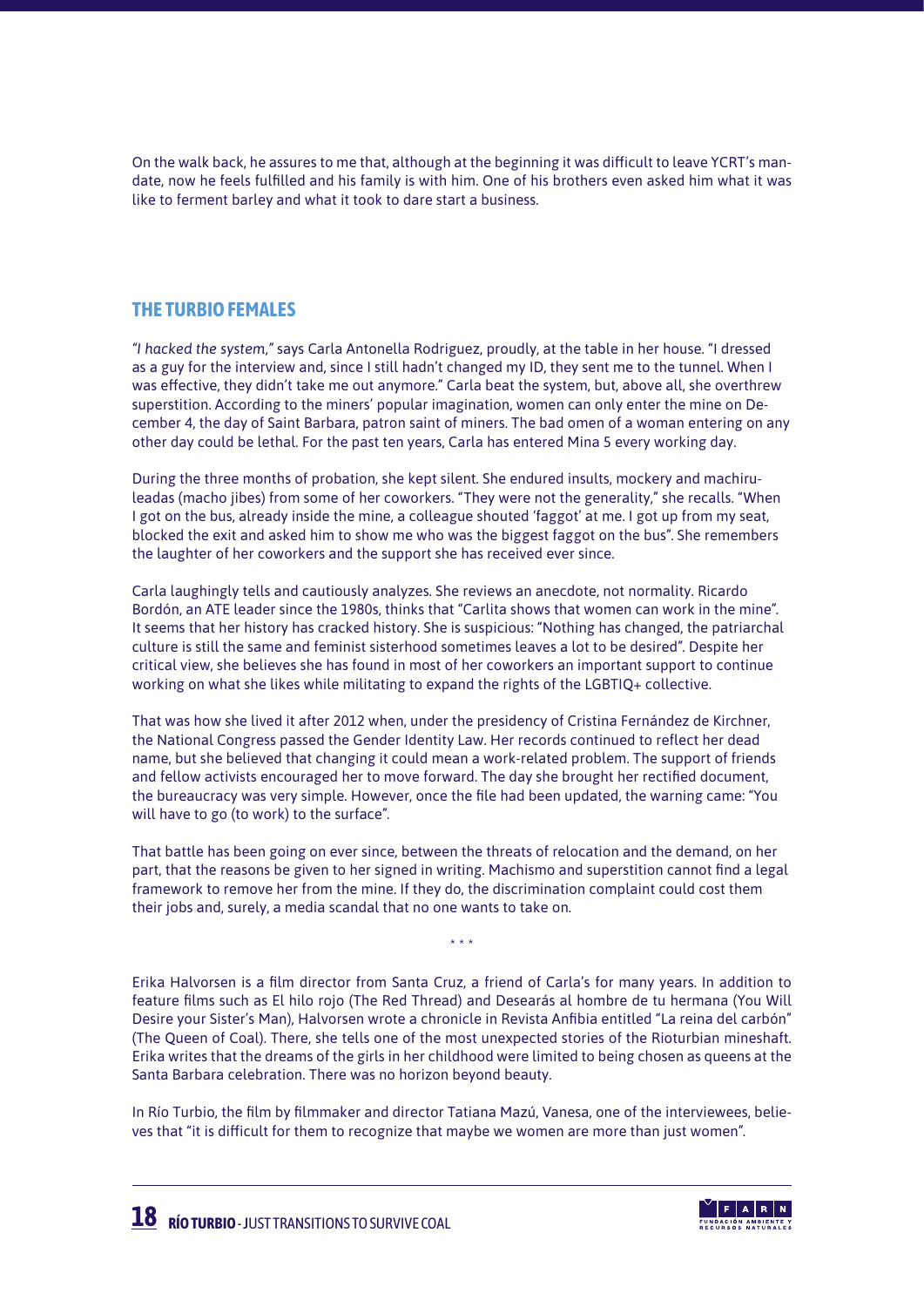And adds: "Men are a little bit afraid that we women can do something that they think they are the only ones capable of doing".

I think of a quote from Antigua and Barbuda's climate change ambassador to the United Nations, Diann Black-Layne: "The main obstacle [to mitigating climate impacts] is not money, it's not technology, and it's not political will: it's the fear of a male-dominated industry of losing its power."

Mazú's film traces the story of the women who resisted in the mine takeovers during the privatization adventure led by Taselli and, especially, the campouts and protests during the firings carried out by Omar Zeidán. Women cared for, fed and, above all, they put their bodies into it. They had a leading role that immediate history would not recognize.

Likewise, photographer and audiovisual producer Mariana Menna, who has been working on a project called "Mothers of Coal" for the last few years, also expresses herself along these lines. In the documentary, which she has not yet finished, she explores the hidden face of the mine-related development of the town. "The silence of anonymity, the other face of 'development'," as Menna puts it.

\* \* \*

"I am not a miner because I was born a female, I had no other possible destiny", Menna says when she bursts into Carla's house unannounced. Bordón had told her that I would be meeting Carla and decided to go to her friend's home with a notebook where she kept record of the stories she had documented. She also brought a camera and snapped a few shots while Carla shyly covered her face. She will talk louder and ask more questions than I did. She will tell of her travels in Argentina and Europe. She will say that moving opens one's head, and that people need to move. She will say that she is a feminist forcibly, for being a woman in a mining town. She will say, with Carla's complicity, that they are "the turbid females of Turbio".

Carla believes that Erika's embodies the only recognition of her struggle. She does not say this with resignation; she does not want to win laurels. She lives her story for herself, not for others. She does wish that deconstructions were faster and that the LGBTIQ+ collective's right to equal access to work would be expedited. Since I spoke with her at her home, until the closing of this report, the National Congress approved the so-called Transvestite-Trans Labor Quota Law. In the social networks, Carla celebrates the victory and hopes that this will bring her closer to having more trans women colleagues in YCRT.

She understands, perhaps more than any of her coworkers, that transitions do not happen from one day to the next, nor do they happen by means of divine grace. She knows that they are walked through with sacrifice and, many times, against the will of a context, even an intimate one, which does not accompany feelings but clings to preconceptions. Carla has endured difficult times, but in small symbols she feels a sense of reparation. Like the day her father gave her money to buy a dress for herself, or when he publicly defended her from mockery in the company's workshops.

Transitions are hard, but it is harder to go through them in solitude. Support, not only from the inner circle but also from a State that is present, empathetic and sensitive, is necessary to promote identity paths that are different from the norm. Carla defends coal, like most of her coworkers, because she believes that it is what gives life to the town. However, she understands that it is a turning point - or rather a "bridge" - to a horizon that she does not know, but in which she claims to participate. "If there is no future in coal, let them offer possible futures", she will affirm.

I tell her about a study exploring petromasculinities<sup>10</sup> and she laughs, as if so much analysis were unnecessary. In the study, the author, Cara Daggett, finds that "the concept of petromasculinities suggests that fossil fuels mean more than profit; fossil fuels also contribute to developing identities, which poses

10. Ver: **<https://journals.sagepub.com/doi/full/10.1177/0305829818775817>**



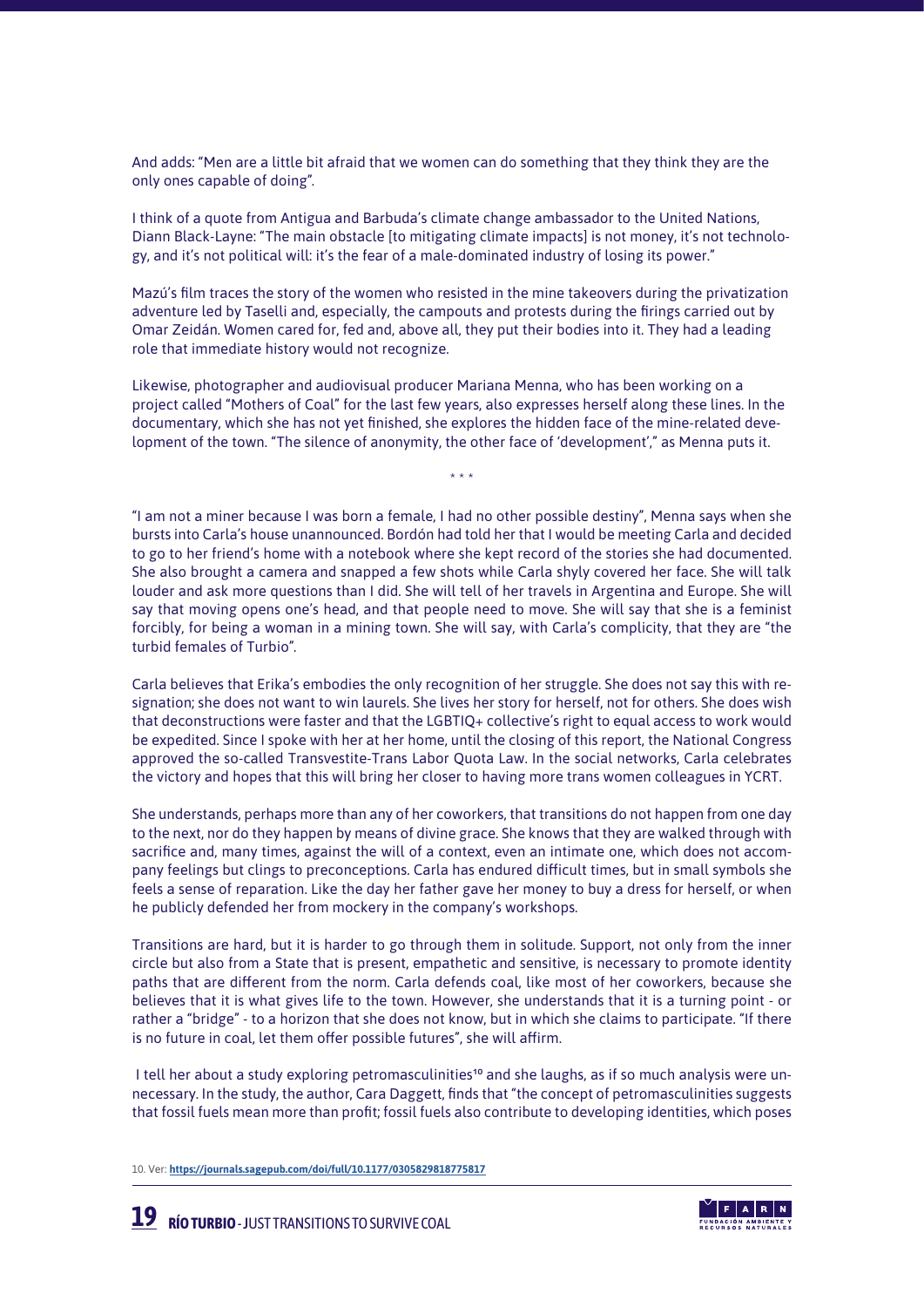risks for energy policies beyond carbon dioxide". She associates this with the rise of new authoritarian right-wingers who enhance the idea of the "fossil male," such as Donald Trump in the United States, on whom she focuses her work. Daggett thinks that the intersection between gender and energy remains understudied.

The coal culture is identitarily macho," agrees Carla. Mariana interrupts with a shout: "The day this town crowns a transvestite as Queen of Coal, the mine will collapse!

Vanesa Galván was fired on her birthday. After eleven years at YCRT, on January 24, 2018, she received the notice with the interventor, Omar Zeidán, as the sender -a man raised in the town who, after his days in office, had to leave it amid graffiti and threats. In April, after three months of sustained and collective struggle, Vanesa was reinstated.

She reckons that after the reinstatements no more thought was given to what would happen if the mine closed down. What are we going to do if they turn it over to gas? she asks. "We only know how to be miners," she replies. "The town will die," she says.

He has four brothers and five children, all boys. Blessed are you, Vanessa. The first electromechanics in the company. The latter



Vanesa Galván with her pink helmet and YCRT jacket on Avenida de los Mineros.

are still too young. As a mother, she wants them to study. She wants them to open their minds and learn about other horizons. "I would die if they became miners," she says shamelessly. She does not disown, she imagines a different future.

Vanesa works at the company's wastewater treatment plant. She is a delegate of the second strongest union after ATE: the Asociación del Personal Superior (APS). A controversial union - illegal, according to some ATE members - which brings together some 700 hierarchical workers, from department heads upwards. Vanesa and two colleagues are the only women among the thirty APS delegates. She is also one of the two hundred female employees in a company with more than two thousand workers. One in ten, the apparent constant.

"I'm not going to be ordered around by a woman." She hears it over and over again, increasingly less so. Occasionally, subordinates will kick desks, shout or throw papers onto the floor. The bottled-up anger overflows. It shows. Complaints of workplace violence, too, but they do not come out.

The crisis of Zeidán's firings in January 2018 broke something and brought something else together. Women of the Coal was born, an alliance between municipal workers, company workers and family members, in the defense of jobs. Many times, that income is the only sustenance for their families. The traditional miners see the strength of this collective and recognize it. Vanesa believes that the 2018 strike bridged an intersectional bridge, united trades, roles and genders. "A new generation was born," some will consider. The defense of coal is indisputable, but in the "how" and especially in the "who", something began to change.

\* \* \*

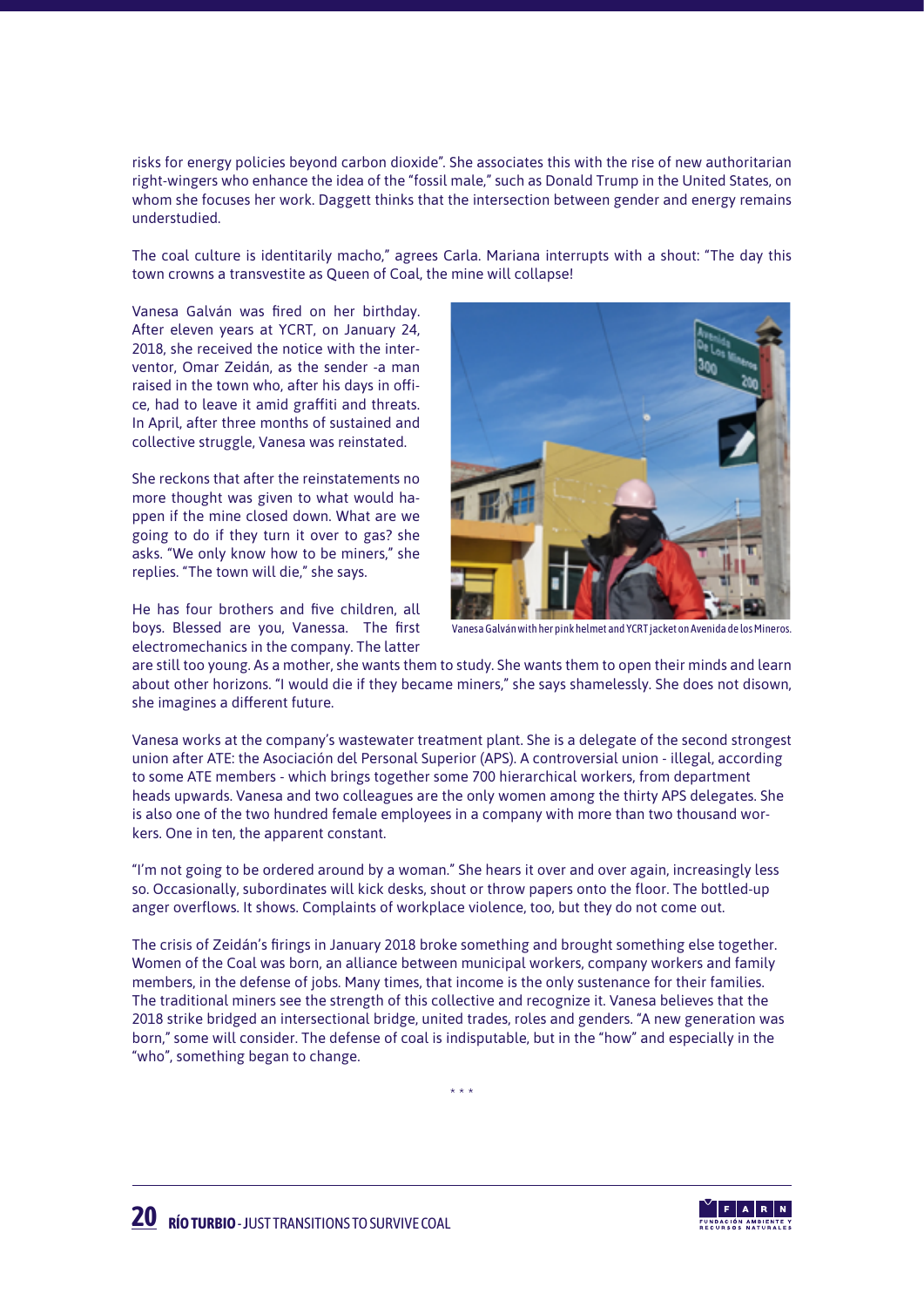A female municipal worker, let's call her N, singles out Vanessa for breaking the glass ceiling. For showing that women can also do more than just janitorial or administrative tasks. She celebrates her as she celebrates Carla, two women who managed to break the destinies that the culture, both of the town and of the company, had reserved for them. To overcome the secondary role of partners of the commendable miner, of mothers of those children whose destiny was written. To begin to leave behind the agony of the wait and the silent return.

N also feels that "if there is no coal, the town is lost". She highlights that over the years solidarity dissipated: "*Chalk and coal*, the emblem of the teachers' and miners' union, was left behind by the arrogance and lack of comradeship of some who progressed economically". "Money clouds their minds," someone else will say.

Although she was born in a province in northwestern Argentina, it has been forty years since N last visited. "I'm in love with Rio Turbio," says the mother who cooked at the 2018 strikes, as part of the Women of the Coal. She wanted to convene the family, organize activities; to keep the town alive still -and especially- in resistance. She believes that when someone opens up to the community, the community does so with them. Mobilizing and transforming is not a process of vertical imposition, but of joint learning. She plays her role, understands and listens. Every afternoon, she goes for a walk in the mountains in search of new sunsets.

#### **FROM MIERES WITH LOVE**

Intendant Dario Menna receives me in his office on a Saturday morning. That night I have to take the plane back from El Calafate. It is the last day before the restrictions to enter Río Turbio without a mandatory seven-day quarantine are in force again.

The interview was delayed due to the caution of his private secretary, Oscar Rodríguez, who investigated some homonymous journalists, such as a colleague of Clarín who has my name and, based on those findings, postponed the interview. Only after some insistence, after giving him some names of the people I had talked to and clarifying that I had never worked for the multimedia, he gave me that appointment at the end of the tour: the last word would have to come from politics.

The Municipality looks deserted, except for those two men. The mayor smokes tobacco and drinks mate. He speaks with confidence. He says what politics can say: that "coal is everything", that it is energy for the whole country and economy for the whole basin, that it is an act of sovereignty and that the mega power plant will define the future of the next twenty or thirty years of the region. He also dreams of the installation of an industrial cluster that could take advantage of the "cheap" energy that the new plant would provide. All, he assures, with strict environmental control and an enormous



added value for the local and national economy.

Flamencos australes en el dique San José.

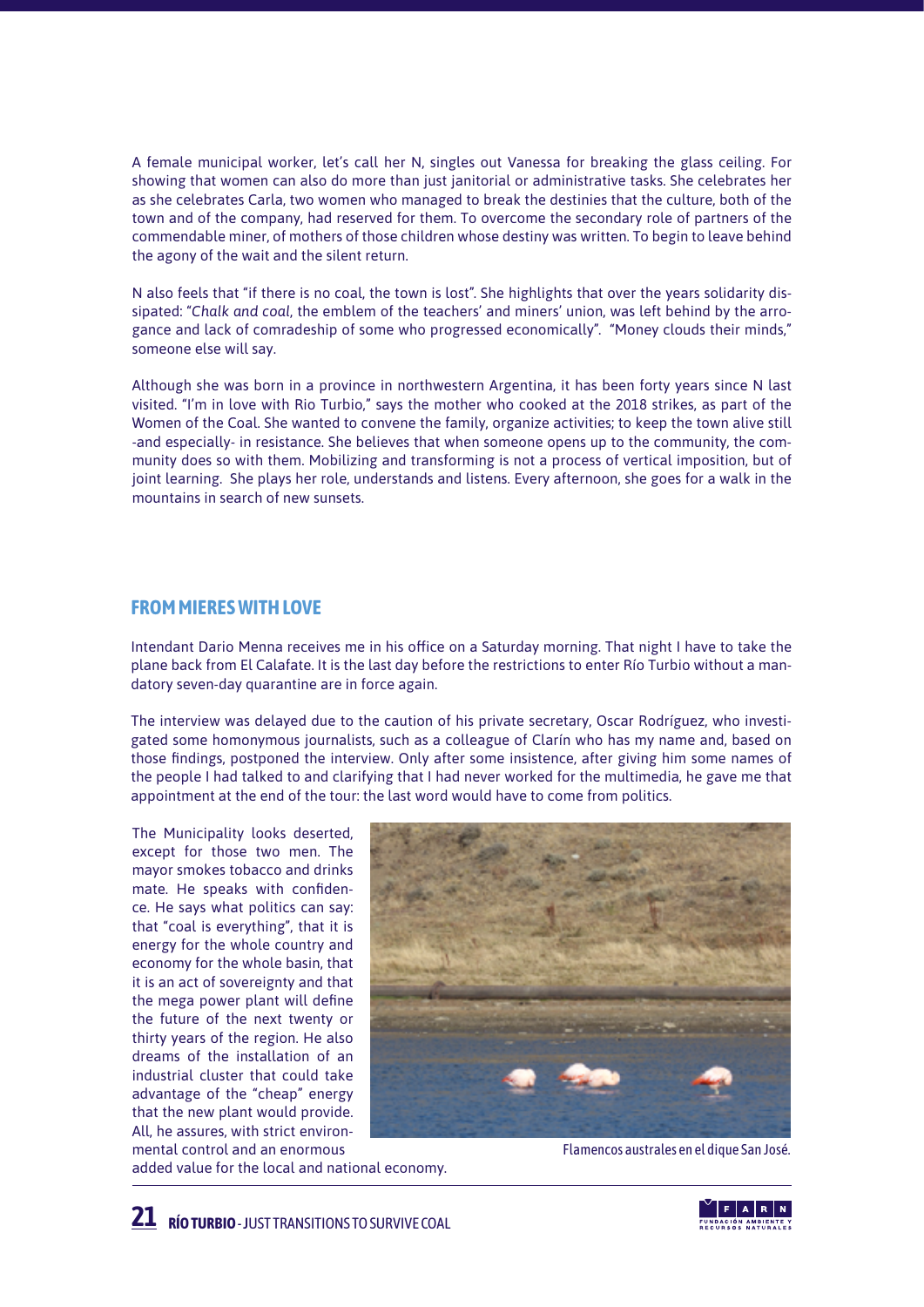Menna also outlines, although with less conviction, that tourism in the area should be greatly enhanced with the ski slope in Valdelén, the Club Andino cabins, the healthy trails that cross the Bosque de Duendes on the way to the Chilean border and the promotion of aquatic activities in the San José dam. He acknowledges that private investment is growing, but at too slow a pace to offer solutions. He describes a hidden Turbio, which has shades of Villa La Angostura and nuances of Traslasierra. Lagoons, hills and flamingos; ski slopes in the middle of the mountain range: a very complete brochure. Nevertheless, that Turbio has its back turned to the vanishing point that gets all the attention (and investments): the YCRT monster. Convinced or not, Menna acknowledges: "Transformations take time, but we have to kick-start".

Twice will Menna remember his origins. His grandfather was a coal miner in Mieres, Asturias. He shared a mine shaft with the grandparents of Aníbal Fernández, until then YCRT's controller. The mayor's paternal grandfather arrived in Buenos Aires in 1962, after the Asturias mining strike that confronted the Franco regime. Franco's dictatorship responded with violence, torture and deportation. Grandfather Menna managed to reach Buenos Aires, where his father-in-law lived. In four months, he got a job in Rio Turbio and settled there permanently.

Asturias is today one of the most challenging focal points for the Institute for a Just Transition, which reports to the Spanish government's Ministry of Ecological Transition and Demographic Challenge. With the participation of workers, trade unions, electricity companies and regional governments, the plan promotes investments in alternatives such as geothermal energy, green hydrogen, tourism promotion and environmental remediation. At the close of this report (September 2021), it counts out with funds approved for 70 million euros, almost twice as much as the region of Castile and León, the second with the most resources committed by the central government. In the origins of the intendant's sounds an alarm about what is to come.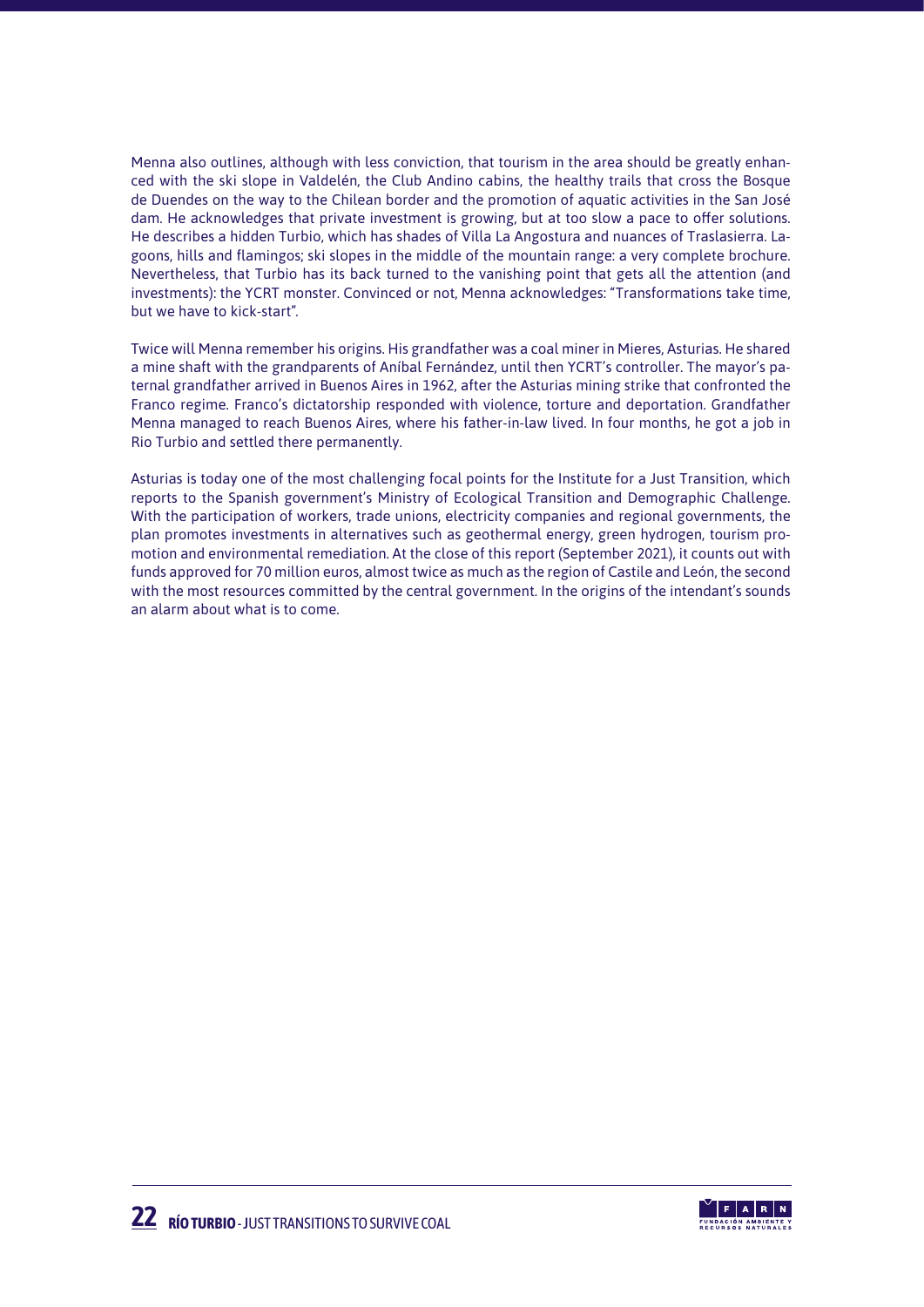# 4. CONCLUSIONS

The climate and ecological crisis is unequivocally anthropogenic, the product of an unsustainable and inequitable production and consumption model. To avoid worse impacts, it is necessary to begin with a technological transformation in the energy sector. Science has already shown that the path needed to limit the temperature increase to 1.5°C during this century requires that the use of coal be phased out in the upcoming years.

The way in which these transformations are carried out can determine the lives of millions of people. Following the emissions reduction path outlined by climate science without incorporating the potential social impacts can both aggravate inequity and delay the necessary transformations - due to the expected popular resistance. Science shows how to mitigate the ecological crisis. Politics must cushion the impact on the social fabric and transform the reconversion into new alternatives for the majorities.

For towns such as Río Turbio, built on fossil hegemonies, these transitions may pose an existential threat in the short or medium term. However, the approach attempted in this report shows that workers face other priorities. They do not imagine alternatives, largely because of the productive uniqueness that defined their history. Questioning their main economic activity implies for them a questioning of their identity.

Energy transitions do not appear in the Rioturbian imaginary. However, the mining village is going through simultaneous transitions and of a different nature. The emergence of small artisanal productions, the challenge to political traditions and, especially, the questioning of patriarchal structures, begin to find room. These transformations imply new approaches that crack and redefine the seemingly unbridgeable collective identity.

Transitions are not without associated costs. Without a State that carefully and empathetically plans and accompanies them, the costs may be too high, especially for workers. A purely technocratic approach, as well as the repetition of a slogan that does not incorporate territorial visions, could replicate the fear mentioned on several occasions: the ghost of Sierra Grande. Resistance would be inevitable.

The narratives explored in this report allow us to imagine the distance and complexity of this task. Also, that there are transitions that are already underway, both in terms of production and culture, as well as those of workers' organization or environmental awareness. These experiences transmitted by the neighbors of a town forged in the heat of the pick and shovel allow us to dismantle the stereotype of the impermeable figure that the miner represents in the urban imaginary. Today, miners are undergoing profound changes that are also part of the change of an era.

When both female and male miners resist, they cling to what is known. "The important thing is to stay; by staying we achieve what we achieve," says an interviewee in the film Río Turbio, directed by Tatiana Mazú. That permanence is that of the plate of food on the table for the family, the small renovation in the house or the collective belonging. It will be easier to speak of resilience when options abound. The sixteen thousand people who live in El Turbio have never known an alternative. They cannot be asked to leap into the void.

In the exercise of imagining possible bridges, it is evident that these towns require, above all, the empathy of local, provincial and national governance, in order to think of localized and effective policies that address their particularities.

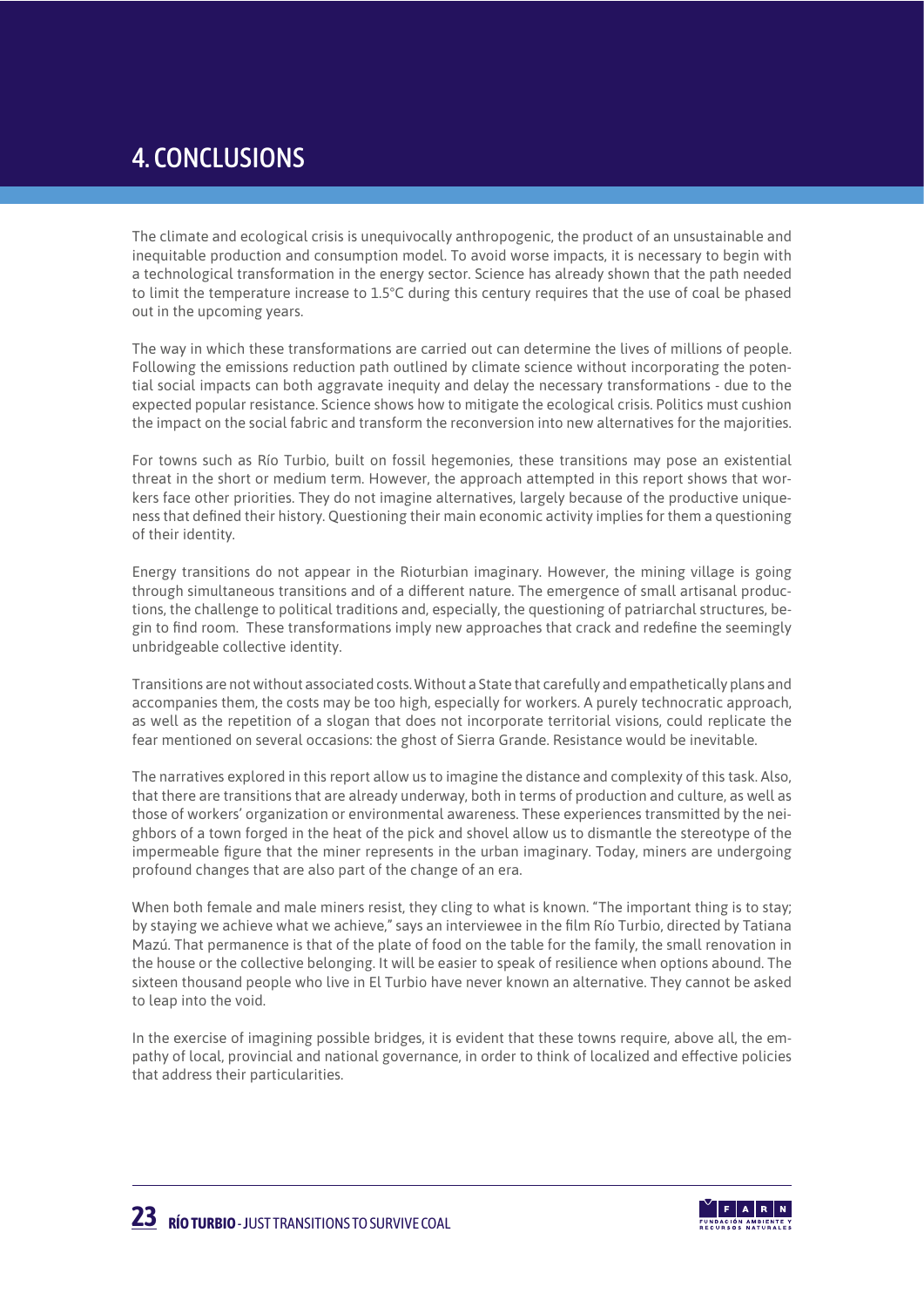YCRT has been, and continues to be, the recipient of millions of state subsidies, despite (or as a result of) corruption and economic unsustainability. It is not a question of thinking about whether the State accompanies Río Turbio economically -something that is already happening- but about how to do so in line with the challenges that the people will face in the years to come. State ownership of the company can be an opportunity for the common good to prevail, promoting dialogues to build possible futures, in line with national commitments on climate change.

There may not be a recipe for the Just Transition, in capital letters and singular. Therefore, the State will have to explore a multiplicity of factors, geographies and transversalities to find the best way to catalyze the transitions that are already taking place, as well as to guide and accompany those others that still do not see a horizon.